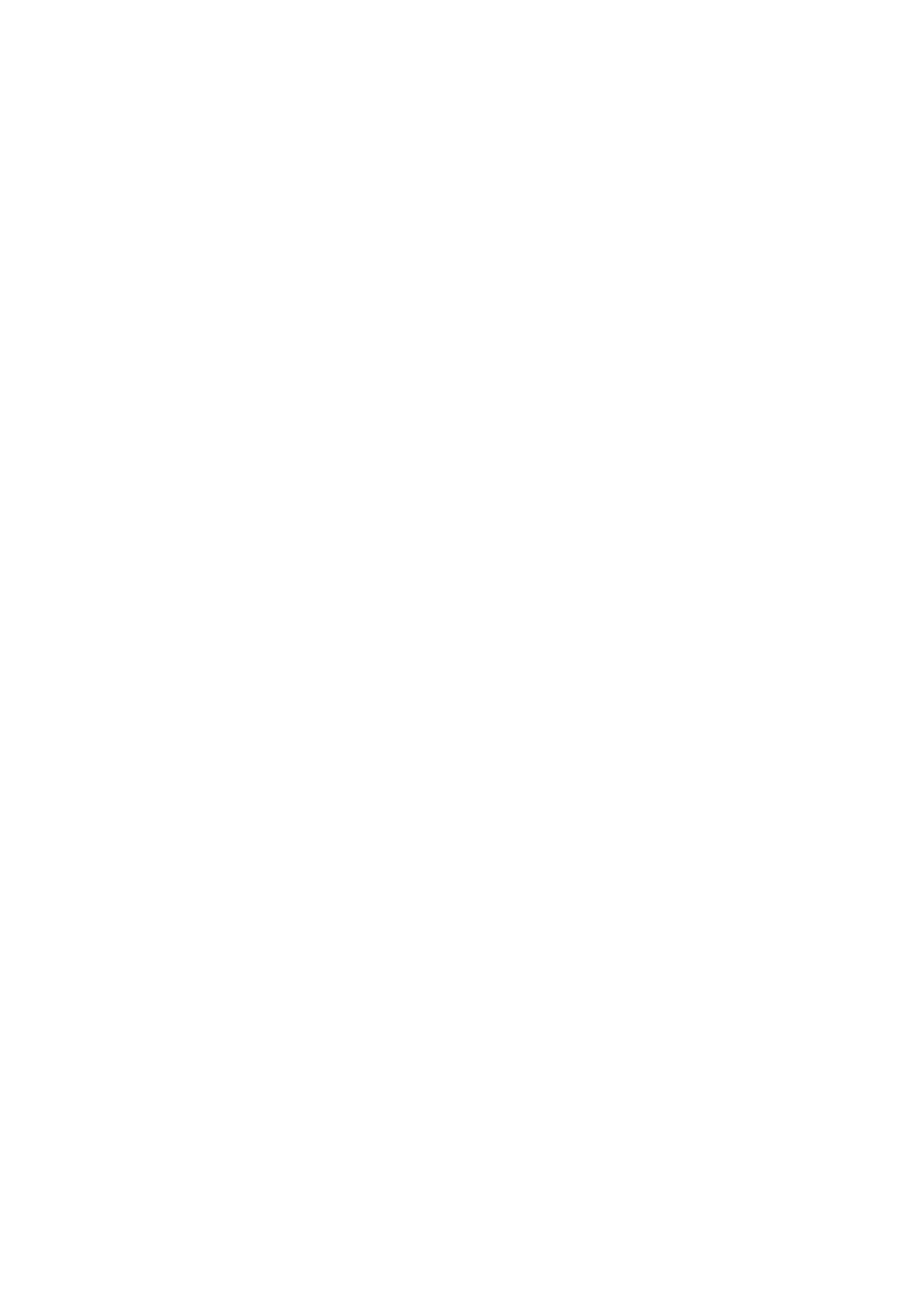|                              | <b>Executive Summary</b>                                                                                                                                                                                                                                                                                               |
|------------------------------|------------------------------------------------------------------------------------------------------------------------------------------------------------------------------------------------------------------------------------------------------------------------------------------------------------------------|
| 1.                           |                                                                                                                                                                                                                                                                                                                        |
| $\overline{2}$ .             |                                                                                                                                                                                                                                                                                                                        |
| 3.                           |                                                                                                                                                                                                                                                                                                                        |
| 4.                           |                                                                                                                                                                                                                                                                                                                        |
| 5.                           |                                                                                                                                                                                                                                                                                                                        |
| 5.1.<br>5.2.<br>5.3.<br>5.4. |                                                                                                                                                                                                                                                                                                                        |
| 6.                           |                                                                                                                                                                                                                                                                                                                        |
| 6.1.<br>6.2.                 |                                                                                                                                                                                                                                                                                                                        |
| 7.                           |                                                                                                                                                                                                                                                                                                                        |
| 7.1.<br>7.2.<br>7.3.         |                                                                                                                                                                                                                                                                                                                        |
| 8.                           |                                                                                                                                                                                                                                                                                                                        |
| 9.                           |                                                                                                                                                                                                                                                                                                                        |
| 10.                          |                                                                                                                                                                                                                                                                                                                        |
| 11.                          |                                                                                                                                                                                                                                                                                                                        |
| 12.                          |                                                                                                                                                                                                                                                                                                                        |
| 13.                          |                                                                                                                                                                                                                                                                                                                        |
|                              | Appendix 1 - Operating protocol for the Logie 2100A resistivity fish counter at Restormel Weir.  30<br>Appendix 4 - Table B: Fish Deflection Values for Upstream Migrating Salmonids Recorded at Restormel Weir<br>Appendix 5 - Daily Movements of Salmon and Sea Trout Recorded at Restormel Fish Counter in 1999. 35 |
|                              |                                                                                                                                                                                                                                                                                                                        |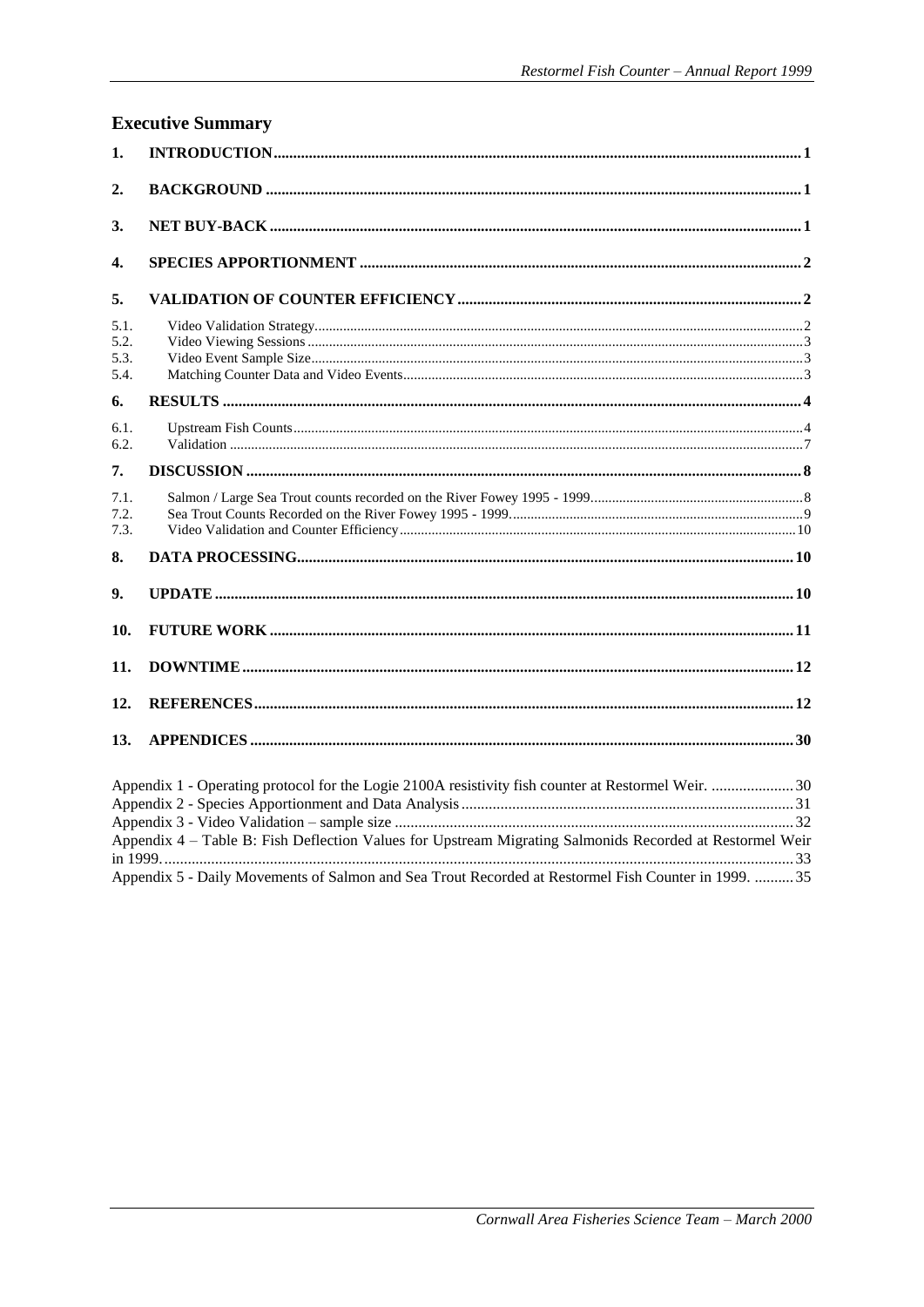#### **List of Tables**

| Table 1 – Monthly Upstream Counts for Salmon / Large Sea Trout at Restormel Weir 1995 – 1999. 5 |  |
|-------------------------------------------------------------------------------------------------|--|
|                                                                                                 |  |
|                                                                                                 |  |
|                                                                                                 |  |
|                                                                                                 |  |

## **List of Figures**

| Figure 3 - Daily Upstream Counts of Salmon / Large Sea Trout in Relation to Flow (cumecs) at Restormel Weir  |  |
|--------------------------------------------------------------------------------------------------------------|--|
|                                                                                                              |  |
| Figure 4 - Daily Upstream Counts of Sea Trout in Relation to Flow (cumecs) at Restormel Weir - January -     |  |
|                                                                                                              |  |
| Figure 5- Daily Upstream Salmon / Large Sea Trout Counts in Relation to Flow (cumecs) at Restormel Weir -    |  |
|                                                                                                              |  |
| Figure 6 – Daily Upstream Sea Trout Counts in Relation to Flow (cumecs) at Restormel Weir – January 1999. 14 |  |
| Figure 7 – Daily Upstream Salmon / Large Sea Trout Counts in Relation to Flow (cumecs) at Restormel Weir –   |  |
|                                                                                                              |  |
| Figure 8– Daily Upstream Sea Trout Counts in Relation to Flow (cumecs) at Restormel Weir – February 1999.    |  |
|                                                                                                              |  |
| Figure 9 - Daily Upstream Salmon / Large Sea Trout Counts in Relation to Flow (cumecs) at Restormel Weir -   |  |
|                                                                                                              |  |
| Figure 10 – Daily Upstream Sea Trout Counts in Relation to Flow (cumecs) at Restormel Weir – March 1999. 16  |  |
| Figure 11 - Daily Upstream Salmon / Large Sea Trout Counts in Relation to Flow (cumecs) at Restormel Weir -  |  |
|                                                                                                              |  |
| Figure 12 - Daily Upstream Sea Trout Counts in Relation to Flow (cumecs) at Restormel Weir - April 199917    |  |
| Figure 13 - Daily Upstream Salmon / Large Sea Trout Counts in Relation to Flow (cumecs) at Restormel Weir -  |  |
|                                                                                                              |  |
| Figure 14 - Daily Upstream Sea Trout Counts in Relation to Flow (cumecs) at Restormel Weir - May 1999.  18   |  |
|                                                                                                              |  |
| Figure 15 - Daily Upstream Salmon / Large Sea Trout Counts in Relation to Flow (cumecs) at Restormel Weir -  |  |
|                                                                                                              |  |
| Figure 16 - Daily Upstream Sea Trout Counts in Relation to Flow (cumecs) at Restormel Weir - June 1999.  19  |  |
| Figure 17 - Daily Upstream Salmon / Large Sea Trout Counts in Relation to Flow (cumecs) at Restormel Weir -  |  |
|                                                                                                              |  |
| Figure 18 - Daily Upstream Sea Trout Counts in Relation to Flow (cumecs) at Restormel Weir - July 199920     |  |
| Figure 19 - Daily Upstream Salmon / Large Sea Trout Counts in Relation to Flow (cumecs) at Restormel Weir -  |  |
|                                                                                                              |  |
| Figure 20 - Daily Upstream Sea Trout Counts in Relation to Flow (cumecs) at Restormel Weir - August 1999.21  |  |
| Figure 21 - Daily Upstream Salmon / Large Sea Trout Counts in Relation to Flow (cumecs) at Restormel Weir -  |  |
|                                                                                                              |  |
| Figure 22 - Daily Upstream Sea Trout Counts in Relation to Flow (cumecs) at Restormel Weir - September       |  |
|                                                                                                              |  |
| Figure 23 – Daily Upstream Salmon / Large Sea Trout Counts in Relation to Flow (cumecs) at Restormel Weir –  |  |
|                                                                                                              |  |
| Figure 24 – Daily Upstream Salmon / Large Sea Trout Counts in Relation to Flow (cumecs) at Restormel Weir –  |  |
|                                                                                                              |  |
| Figure 25 – Daily Upstream Salmon / Large Sea Trout Counts in Relation to Flow (cumecs) at Restormel Weir –  |  |
|                                                                                                              |  |
| Figure 26 – Daily Upstream Salmon / Large Sea Trout Counts in Relation to Flow (cumecs) at Restormel Weir –  |  |
|                                                                                                              |  |
| Figure 27 – Daily Upstream Salmon / Large Sea Trout Counts in Relation to Flow (cumecs) at Restormel Weir –  |  |
|                                                                                                              |  |
| Figure 28 – Daily Upstream Salmon / Large Sea Trout Counts in Relation to Flow (cumecs) at Restormel Weir –  |  |
|                                                                                                              |  |
|                                                                                                              |  |
| Figure 30 - Fish Deflection Values Recorded at Restormel Fish Counter - February 1999 26                     |  |
|                                                                                                              |  |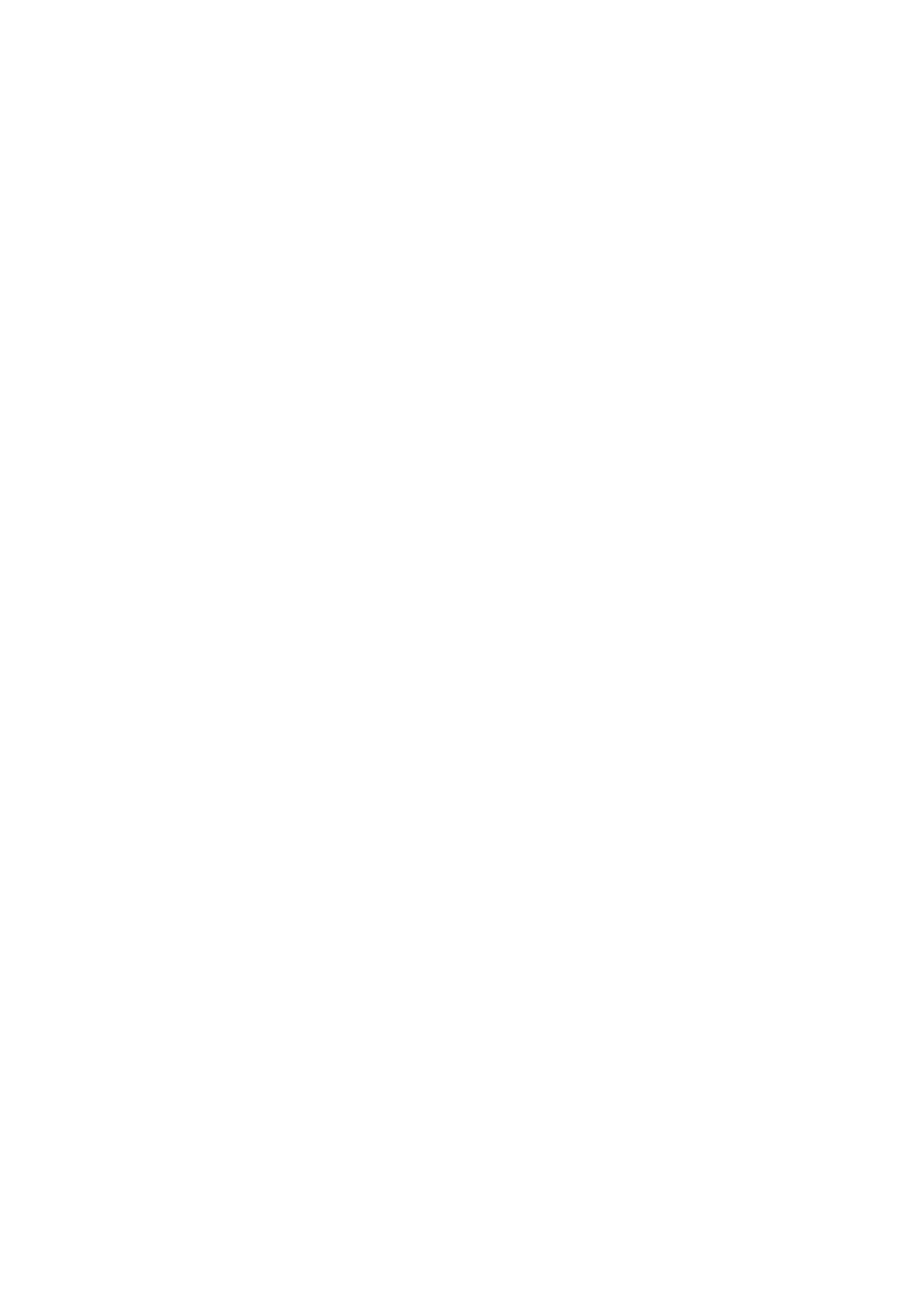## **Executive Summary**

- The following report presents the daily upstream counts of migratory salmonids recorded at Restormel Weir counting station (SX 107 613) in 1999. The counter data covers the period of the commercial migratory salmonid net buy-back scheme, which was in operation between 2 March to 15 June 1999.
- The fish counter at Restormel is installed on the compound 'Crump' weir situated on the River Fowey, approximately 2-km upstream of the tidal limit. The fish counter is a resistivity based system (Logie 2100A – Aquantic limited) and operates over all three channels of the weir at Restormel.
- The 1999 upstream count for salmon / large sea trout was 1262. The minimum salmon count estimate was 497, which is 25% higher than in 1998 (387) over the same period. This count estimate was made using counts recorded between January to February and September to December 1999, effectively excluding the majority of the large salmon sized sea trout. Counter data from previous years suggests that since 1996 there has been a general decline in the overall size of the salmon runs over successive years on the River Fowey. However, the salmon / large sea trout count data for 1999, after elimination of the large sea trout, suggests a 22% increase in the estimated minimum run size for salmon.
- The 1999 upstream count for sea trout was 6590. This equates to a 45% increase in the total number of sea trout when compared to 1998 (3590).
- The run pattern observed for salmon and sea trout in 1999 is generally consistent with that of previous years. However, the total combined annual count of salmon and sea trout migrating upstream on the River Fowey in 1999 was 43% higher, when compared with the 4-year average.
- Flows on average were half those of 1998 during September, October, and November. It is interesting to note that an extended period of low flows over the same period was observed in 1995, a drought year, and corresponds to the movement of an almost identical number of salmon.
- The detection efficiency of the counter for upstream migrating salmonids in 1999 was calculated as  $87.5\%$  for fish  $> 45$  cm and  $32.4\%$  for fish  $< 45$  cm (excluding nondirectional fish events). The efficiency for fish <45 cm rises to 75% if non-directional fish events are included. These results are comparable to the results of the initial validation study conducted in 1997. We are presently in discussion with Aquantic and other Logie fish counter users to find a way of reprogramming the fish counter to recognise the nondirectional fish events as upstream fish.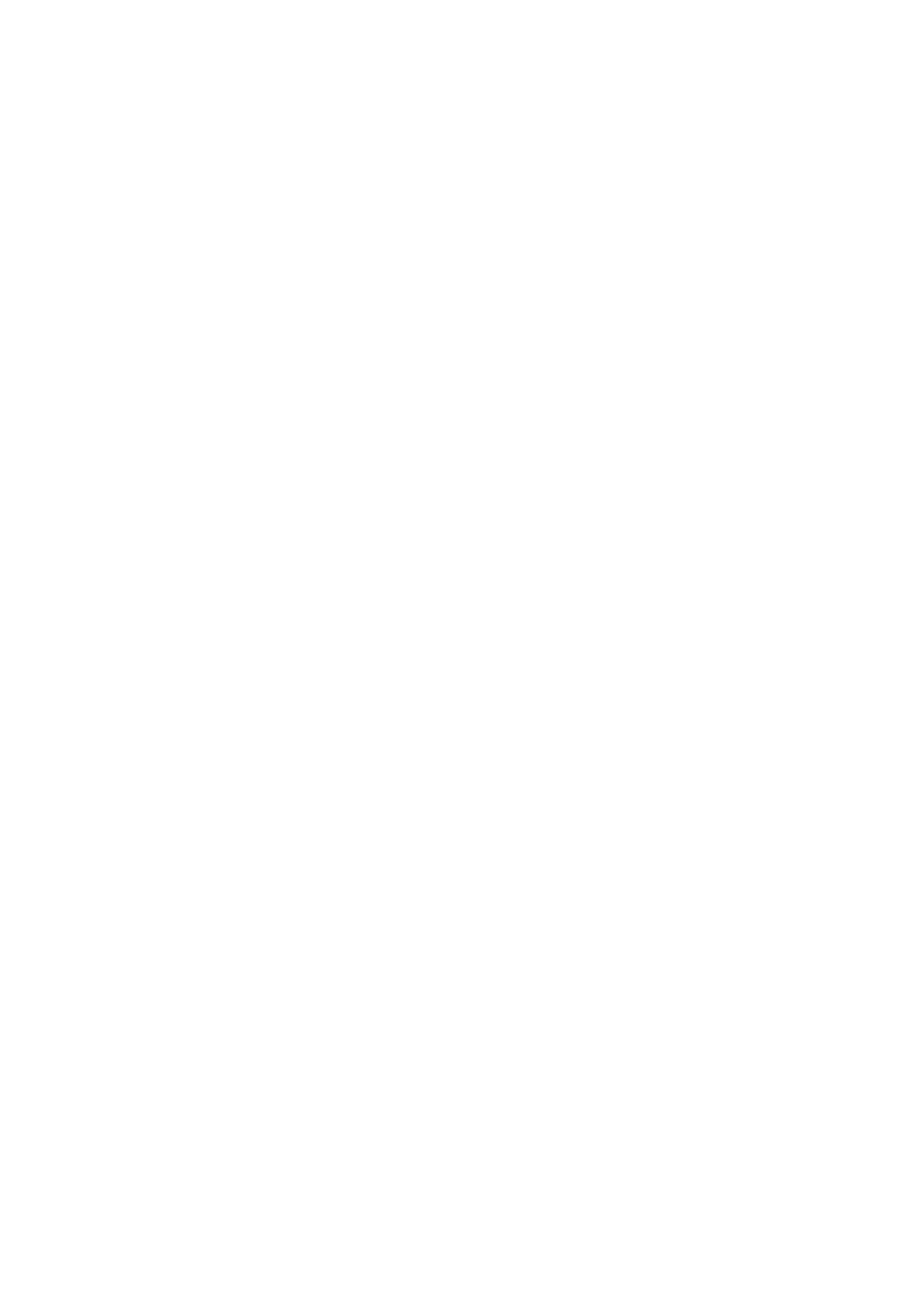# **1. Introduction**

The following report presents upstream salmon and sea trout counts with respect to daily mean flow (cumecs) recorded during 1999 at Restormel fish counting station (SX 107 613) on the River Fowey. The flow data reflects the residual flow that exists at Restormel weir following abstraction at Restormel Water Treatment Works (WTW) by South West Water (SWW).

The report also includes details of the on-going counter validation work and the annual audit of counter data. This is primarily used to assess counter efficiency and to develop improved methodologies for species apportionment.

# **2. Background**

Fish counters such as the one installed at Restormel Weir are increasingly becoming essential tools in the management of salmonid fisheries. They provide vital baseline data on the size of migratory salmonid populations and information on the times during which their migrations occur. This information used in conjunction with other fishery data, such as juvenile survey data and rod/net catches, significantly enhances the formulation of effective management strategies.

The current fish counter at Restormel weir is a resistivity-based system (Logie 2100A) manufactured by Aquantic Ltd. The counter was installed in 1994 with data collection commencing in 1995.

The fish counter is installed on the gauging weir at Restormel, approximately 2-km upstream of the tidal limit. The weir is 'Crump' sectioned with three open channels, a centre channel (3.5 metres) and two side channels (6.5 metres each). The counter operates over all three of these channels via 3 stainless steel electrodes, which are incorporated into the downstream faces of each weir channel. This allows complete coverage of the river, a total width of 17 metres.

The counter at Restormel is the second resistivity-based system operated by the Cornwall Area Fisheries Science Team. The other counter is located on the River Tamar at Gunnislake Weir (SX 435 713).

A description detailing the operation of the resistivity fish counter at Restormel is provided in Appendix 1 (Page 26).

# **3. Net Buy-Back**

National byelaws to protect stocks of 'spring' salmon were introduced on the 15 April. The implementation of these byelaws restricted the netting season for salmon on the River Fowey from 1 June – 31 August, inclusive. However, as the River Fowey does not have a significant run of 'spring' salmon netsmen receive a special dispensation to net for sea trout before the 1 June, as long as any salmon caught before the 1 June are returned. The netting season for sea trout, therefore, ran from 2 March – 31 August, inclusive.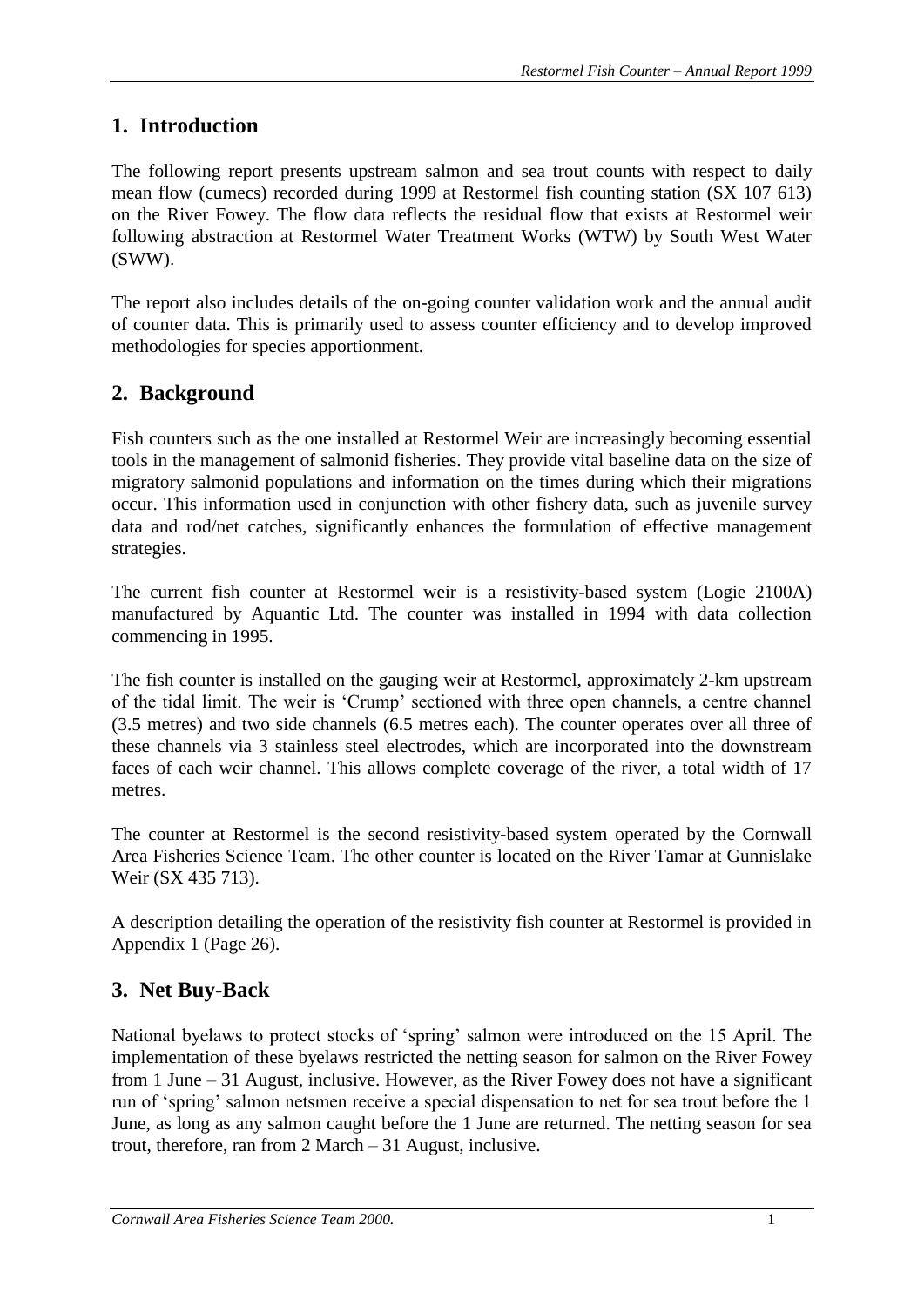As in 1997 and 1998, South West Water (SWW) operated a buy-back of commercial migratory salmonid netting time from 1 March – 15 June, inclusive. This put a further limit on the times available to net and effectively restricted the salmonid netting season to between 16 June and 31 August. The main aim of the buy-back scheme is to mitigate for sea trout spawning, which was lost due to the construction of Colliford Reservoir.

# **4. Species Apportionment**

The counter has the ability to record electrical changes that are directly proportional to the size of fish that have traversed the counter electrodes. Species apportionment is possible due to the relationship that exists between fish length and deflection size. However, it is not possible to distinguish between a salmon and a sea trout of comparable size. It is therefore inevitable that the salmon count may include some large sea trout. As this situation is most likely to exist between March and the end of June, a data handling protocol has been developed to minimise this eventuality. This is described in Appendix 2 (Page 27).

Data from fish trapping studies undertaken between 1979 and 1984 – Sambrook (1985), supports the relationship between fish length and deflection size that has been established independently using counter data and video footage from the Restormel fish counter site. It also supports the use of deflection sizes to differentiate between salmon / large sea trout and sea trout - Restormel Fish Counter Annual Report (1998).

# **5. Validation of counter efficiency**

Since the initial validation studies carried out in 1997 counter data is audited, using video footage taken over the weir, on an annual basis. Counter events are matched up with video events, which can then be used to assess the efficiency of the counter and to investigate anomalies in the counter data.

Validation studies carried out on channel 1 of the counter in 1997, Environment Agency (1998), showed that the Restormel fish counter was:

- 90% efficient in detecting upstream migrating fish greater than 45 cm in length.
- 36.7% efficient in detecting upstream migrating fish less than 45 cm in length and 60% efficient, for the same size class, if non-directional events were included.

Video validation and the annual audit of counter data is a vital part of the fish counter work at Restormel and gives confidence in the accuracy of the data that the fish counter is producing.

## **5.1. Video Validation Strategy.**

Video footage is collected over all three channels of the weir and is usually collected between April and July, when the greatest numbers of fish are seen. All tapes are quality checked before the operator leaves the site to highlight any potential problems with poor picture quality or equipment failure.

The aim is to watch videos within 7 days of collection. When videos are watched the "viewer" is required to complete a "video session recording sheet" which provides a record of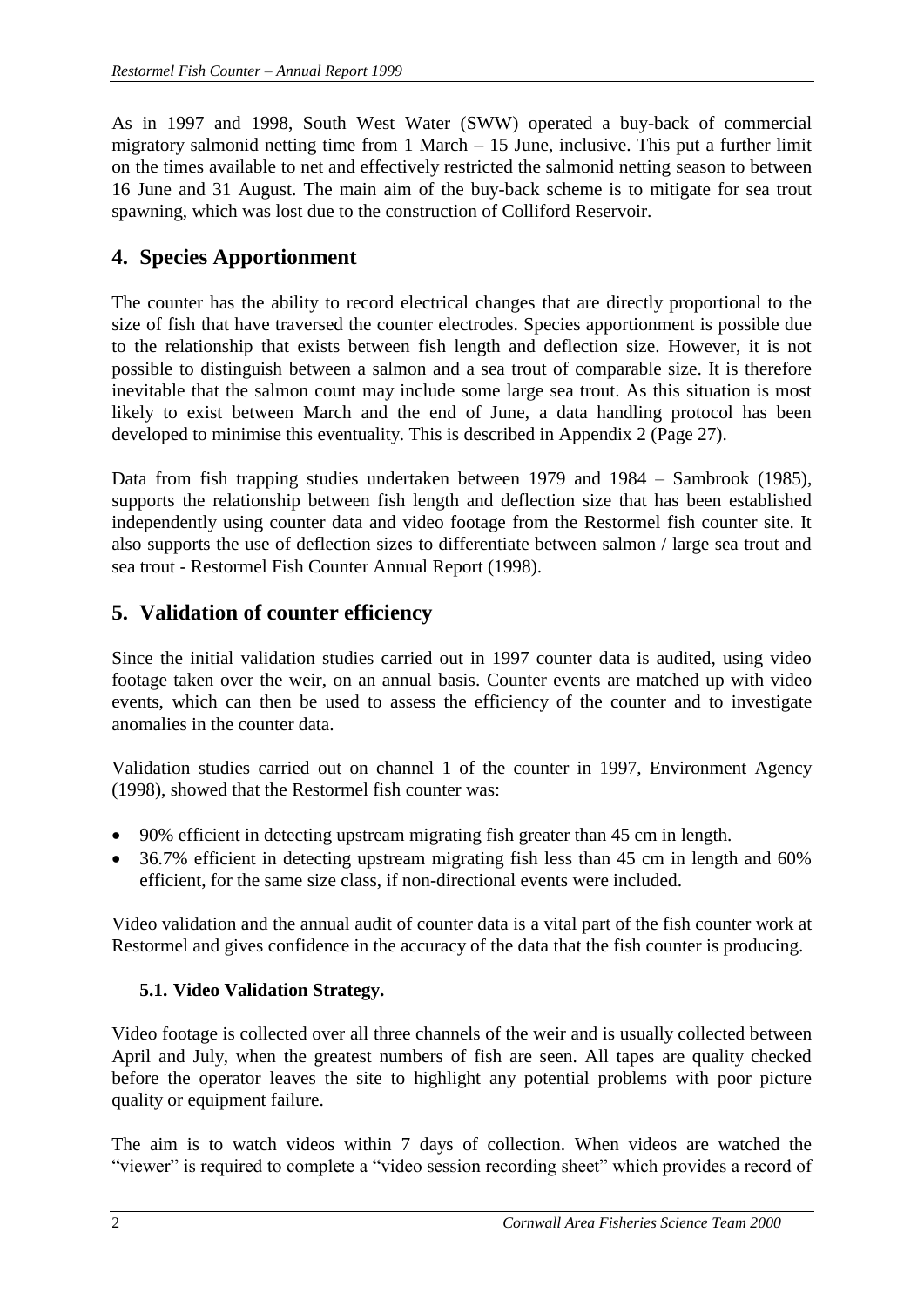each video session that the person has viewed and other relevant details, such as picture quality, camera orientation etc.

#### **5.2. Video Viewing Sessions**

The videos are reviewed twice. Initially the tapes are watched 'blind' i.e. without referring to the counter data. The tapes are then reviewed a second time, over the same period, using the data from the counter, to highlight fish that may have been missed during the first review. This ensures an unbiased video count.

The watcher randomly selects, through the use of random number tables, two one-hour periods within each recorded video session. This acts as an initial screening of video data. Additional hourly periods may need to be reviewed to reach a required number of fish for statistical validity or because of poor picture quality etc.

Each period is viewed until an event i.e. fish, is seen. All events are identified. If it is a fish event then the fish is identified, where possible, and its total length and orientation (upstream/downstream) recorded.

#### **5.3. Video Event Sample Size**

As large amounts of video data are collected a meaningful method of quickly and accurately reviewing footage collected has been developed. This is based on an assumption of counter efficiency and a level of confidence required for statistical validity – Appendix 3.

#### **5.4. Matching Counter Data and Video Events**

To determine the efficiency of the:

- i. Counter
- ii. Video watching

During the second videotape review the counter data is utilised to identify events that have been detected or missed by the counter. The video data is then matched to the corresponding counter data and recorded as one of the following:

- Upstream Fish Salmon, Sea Trout or other species.
- Downstream Fish Salmon, Sea Trout or other species.
- Upstream Event
- Downstream Event

Comparing the numbers of salmon / large sea trout and sea trout recorded by the counter with the numbers on the video footage an estimate of counter efficiency can be made.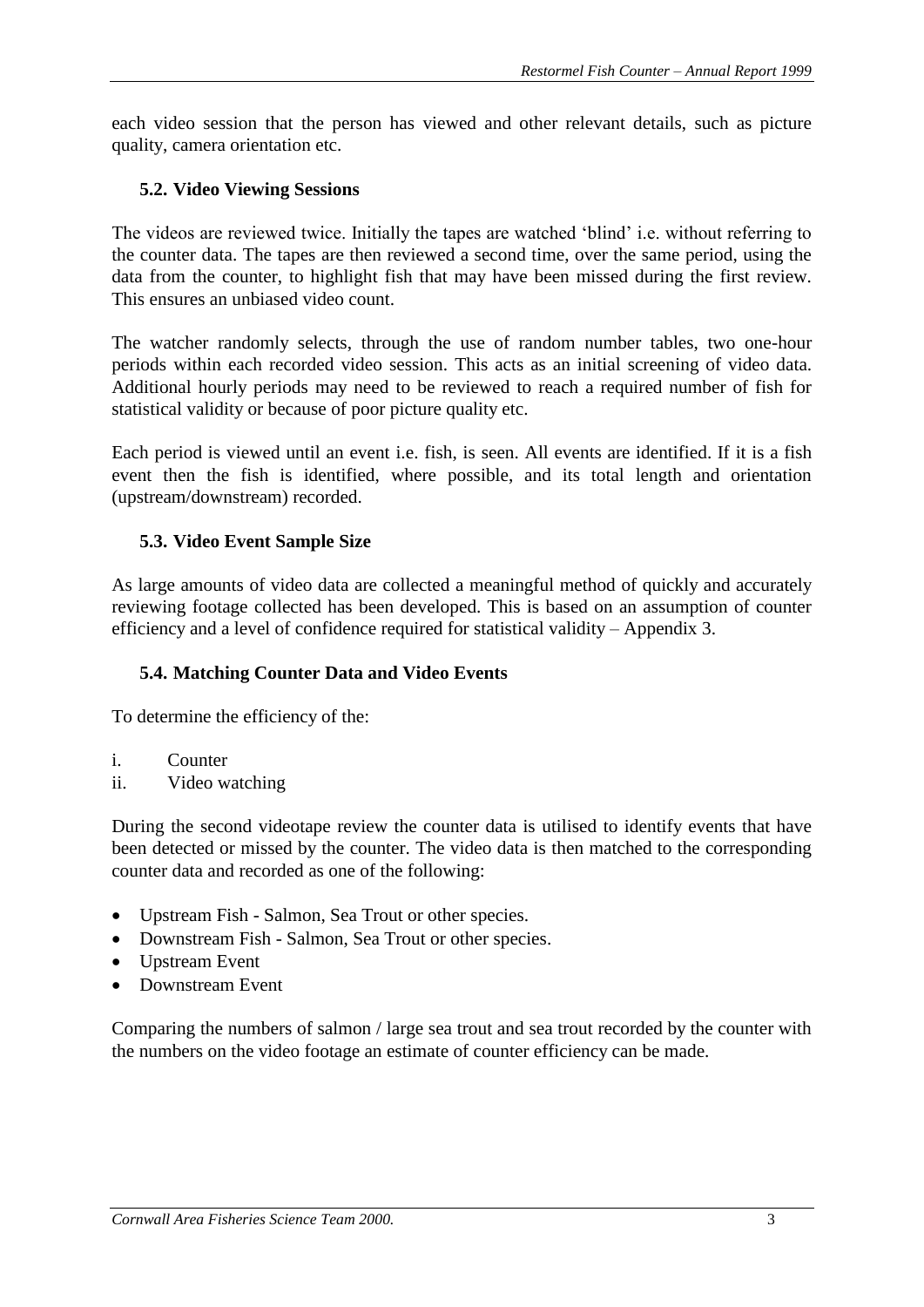# **6. Results**

The migratory salmonid counts obtained for the River Fowey recorded at Restormel fish counting station in 1999 are presented as follows:

## **6.1. Upstream Fish Counts**

**Figure 1**: This presents the monthly upstream counts for salmon / large sea trout recorded at Restormel weir in 1999. The total number of salmon / large sea trout counted moving up the river in 1999 was 1262 (Table 1).

**Figure 2**: Presents the monthly upstream counts for sea trout recorded at Restormel weir in 1999. The total number of sea trout counted moving up the river in 1999 was 6590 (Table 2). This equates to a 45% increase in the run size when compared to last years figures.

**Figures 3 & 4**: Presents the daily upstream counts for salmon / large sea trout and sea trout, in relation to monthly mean flow (cumecs) at Restormel weir in 1999.

**Figures 5 – 28**: Each of these figures presents daily upstream counts for salmon / large sea trout and sea trout, for each month, in relation to daily mean flow (cumecs) recorded at Restormel weir.

**Figures 29 – 40**: Displays monthly fish deflection values recorded by the counter during 1999.

Note:

• To aid in interpretation of the data, axis scaling may differ between the monthly summary plots. Care should therefore be taken when interpreting the data within each figure.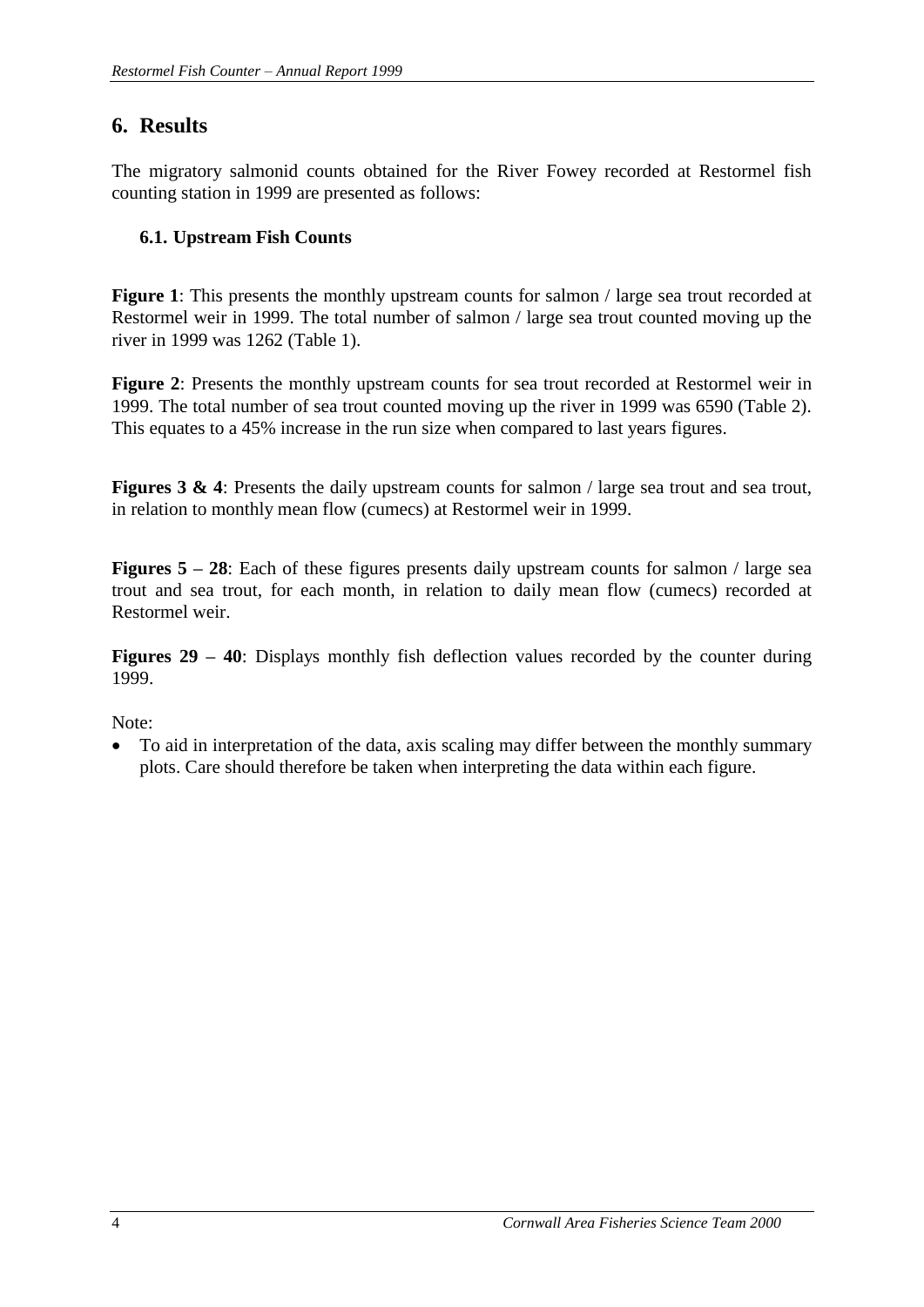#### **Figure 1 – Monthly Upstream Counts for Salmon / Large Sea Trout at Restormel Weir 1995 – 1999.**



**Table 1 – Monthly Upstream Counts for Salmon / Large Sea Trout at Restormel Weir 1995 – 1999.**

| 1995<br><b>Month</b> |     | 1996 | 1997 | 1998 | 1999 |  |  |
|----------------------|-----|------|------|------|------|--|--|
|                      |     |      |      |      |      |  |  |
| January              | 108 | 143  | 62   | 40   | 41   |  |  |
| February             | 26  | 9    | 66   | 26   | 27   |  |  |
| <b>March</b>         | 12  | 9    | 5    | 8    | 60   |  |  |
| April                | 47  | 103  | 80   | 56   | 90   |  |  |
| May                  | 78  | 207  | 264  | 206  | 254  |  |  |
| June                 | 35  | 153  | 183  | 69   | 146  |  |  |
| July                 | 94  | 129  | 90   | 105  | 135  |  |  |
| August               | 23  | 66   | 63   | 51   | 80   |  |  |
| September            | 50  | 53   | 49   | 64   | 46   |  |  |
| <b>October</b>       | 97  | 159  | 46   | 137  | 72   |  |  |
| November             | 198 | 101  | 85   | 76   | 184  |  |  |
| <b>December</b>      | 122 | 55   | 82   | 44   | 127  |  |  |
|                      |     |      |      |      |      |  |  |
| <b>Totals</b>        | 890 | 1187 | 1075 | 882  | 1262 |  |  |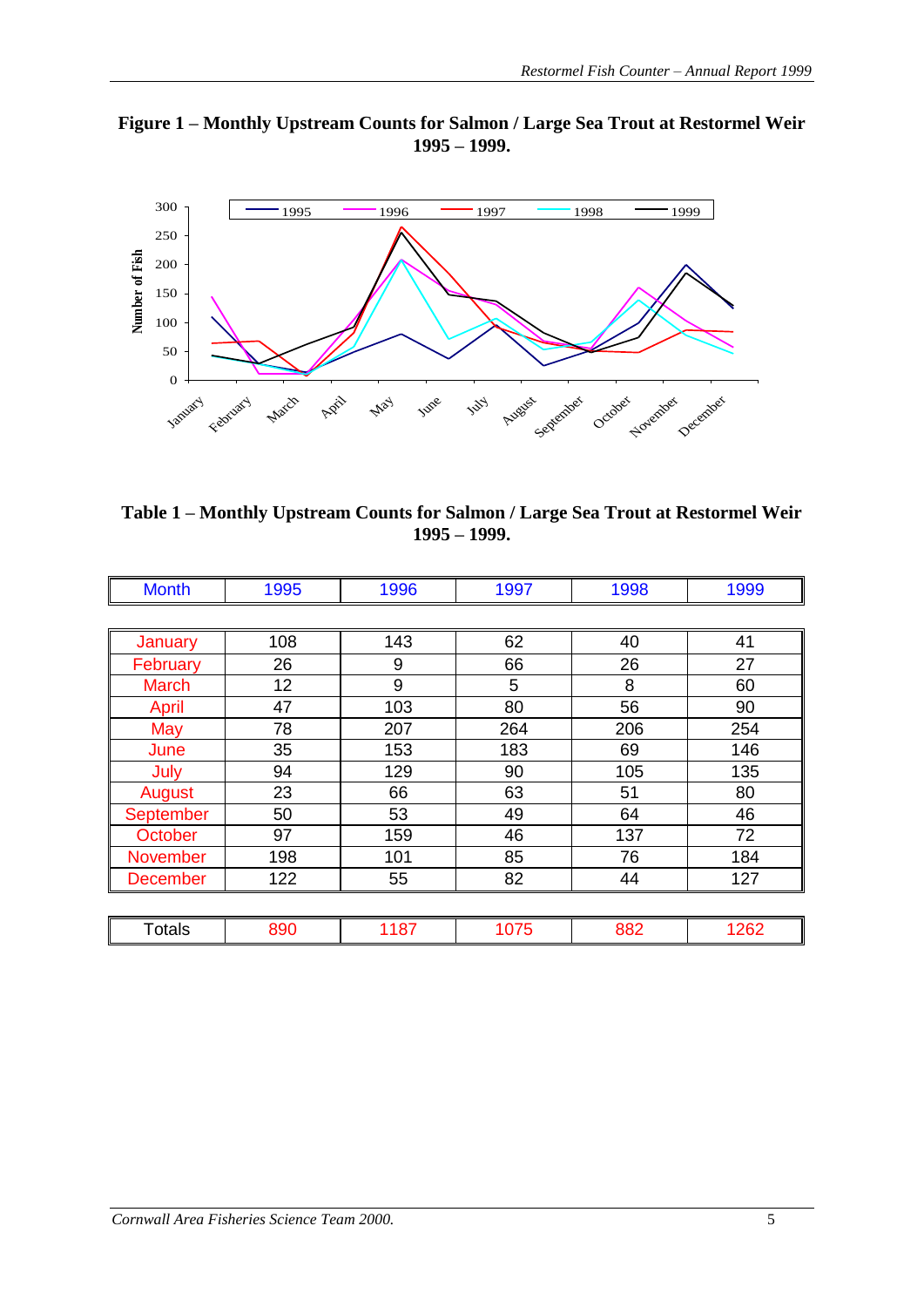



**Table 2 – Monthly Upstream Counts for Sea Trout at Restormel Weir 1995 – 1999.**

| <b>Month</b>    | 1995 | 1996 | 1997 | 1998 | 1999 |  |  |  |
|-----------------|------|------|------|------|------|--|--|--|
|                 |      |      |      |      |      |  |  |  |
| January         | 52   | 156  | 13   | 46   | 18   |  |  |  |
| February        | 8    | 10   | 4    | 6    | 9    |  |  |  |
| <b>March</b>    | 47   | 18   | 1    | 35   | 87   |  |  |  |
| April           | 274  | 303  | 264  | 256  | 203  |  |  |  |
| May             | 446  | 573  | 388  | 948  | 556  |  |  |  |
| June            | 1759 | 1065 | 1454 | 1070 | 2649 |  |  |  |
| July            | 1513 | 2578 | 1237 | 770  | 2056 |  |  |  |
| August          | 368  | 489  | 116  | 214  | 408  |  |  |  |
| September       | 263  | 92   | 21   | 36   | 114  |  |  |  |
| October         | 310  | 125  | 36   | 107  | 121  |  |  |  |
| <b>November</b> | 368  | 84   | 113  | 82   | 259  |  |  |  |
| <b>December</b> | 98   | 18   | 30   | 20   | 110  |  |  |  |
|                 |      |      |      |      |      |  |  |  |
| <b>Totals</b>   | 5506 | 5511 | 3677 | 3590 | 6590 |  |  |  |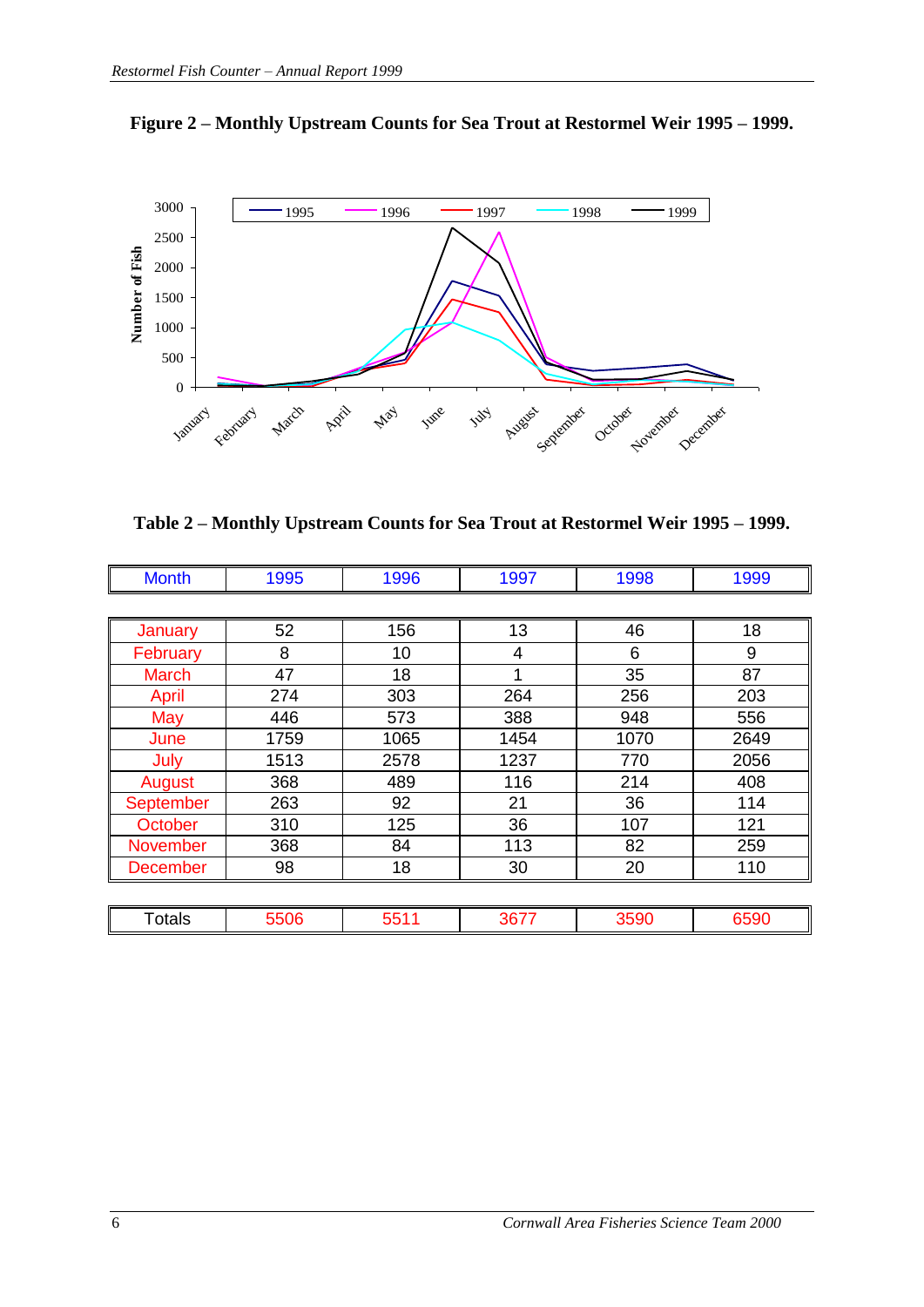## **6.2. Validation**

## **6.2.1. Video Validation and Counter Efficiency.**

**Table 3– Analysis of Video Validation Data (Channel 1) for Restormel Fish Counter 1999.**

| <b>Total Video Recorded (Hours)</b>       | 516.1              |  |  |  |
|-------------------------------------------|--------------------|--|--|--|
| <b>Total Video Reviewed (Hours)</b>       | 151                |  |  |  |
| <b>Video Collection Period</b>            | $11/5/99 - 6/8/99$ |  |  |  |
| Number of Upstream Fish Recorded on Video |                    |  |  |  |
| $>$ 45 cm                                 | 32                 |  |  |  |
| $<$ 45 cm                                 | 284                |  |  |  |
| <b>Counter / Video Matches</b>            |                    |  |  |  |
| $Fish > 45$ cm                            |                    |  |  |  |
| <b>Upstream Counts</b>                    | 28                 |  |  |  |
| Events                                    |                    |  |  |  |
| Unmatched Fish*                           |                    |  |  |  |
| $Fish < 45$ cm                            |                    |  |  |  |
| <b>Upstream Counts</b>                    | 92                 |  |  |  |
| Events $<$ 45 cm                          | 120                |  |  |  |
| Unmatched Fish*                           | 72                 |  |  |  |

\*Unmatched fish are classed as fish that could not be matched to both counter and video data and can therefore not be included in any calculation for efficiency.

The detection efficiency of the counter for upstream migrating salmonids in 1999 was calculated as  $87.5\%$  for fish  $> 45$  cm and  $32.4\%$  for fish  $< 45$  cm (excluding non-directional fish events). The efficiency for fish <45 cm is 75% if non-directional fish events are included.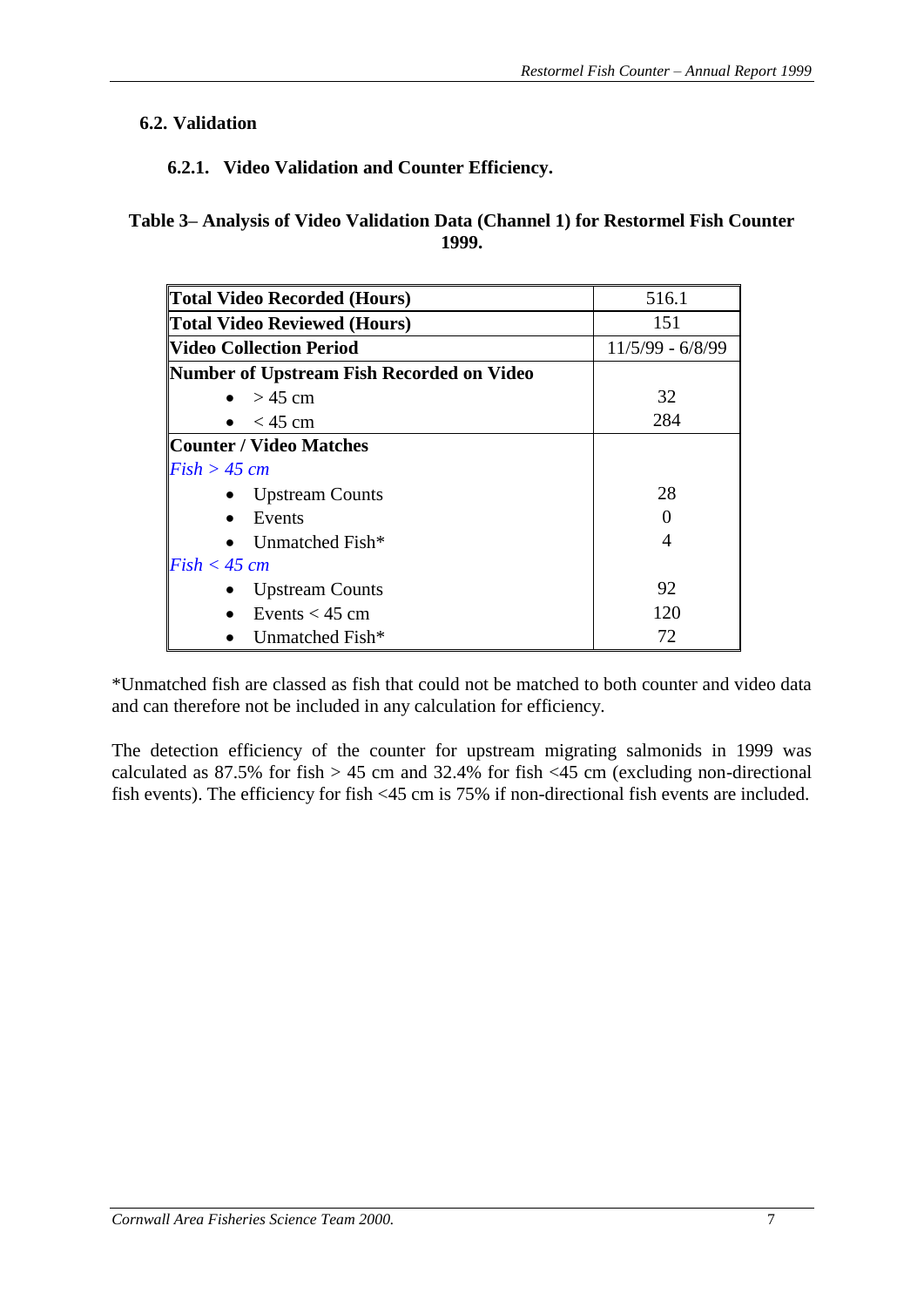# **7. Discussion**

Figures 1 and 2 indicate that seasonal run patterns observed for salmon and sea trout on the River Fowey in 1999 are consistent with previous years. However, there is a 43% increase in the combined annual total count for upstream migrating salmonids on the River Fowey when compared to previous years.

## **7.1. Salmon / Large Sea Trout counts recorded on the River Fowey 1995 - 1999.**

- The upstream counts obtained during March June indicate that a large number of salmon sized fish are entering the river at this time. Deflection values over the period March – June (Figures 29 - 31) confirms this. Traditionally salmon, predominantly one sea-winter fish (grilse) are known to enter the Fowey from the end of June with a further late run of salmon occurring from October – January.
- Historic rod catch and trapping data indicates that only small numbers of salmon enter the River Fowey prior to the end of June. It is therefore highly likely that large sea trout account for the majority of this count especially in view of the fact that it has been an exceptional year for sea trout. Analysis of video data taken in June, July and August (channel 1) and anecdotal evidence tend to confirm this. Counter data from previous years indicates a general increase in the number of these larger fish over the last four years, with the exception of 1995, which was a drought year. Bearing this in mind, counts recorded for salmon between September and February probably provide a more reliable minimum estimate of the salmon run size, as this would effectively remove the majority of the larger sea trout from the count. The estimated minimum count for salmon between September and February in 1998 was 321; the count over the same period in 1999 was 429, an increase of 25%.
- Analysis of fish deflections (Figures 29 31) allows us to breakdown the data into discrete size classes. 52% (225) of the fish counted over the period (Jan - Feb and Sept – Dec) had deflections equal to or greater than 80 deflection units, equivalent to a fish of 80 cms or larger, and would almost certainly be salmon. The remaining (204) fish within this class i.e. greater than or equal to 50 deflection units, in this period had deflections of between 50 – 80.
- The estimated minimum counts for salmon during the early part of the year (Jan/Feb) are consistent with those recorded in 1998, however, figures for the latter part of the year (Nov/Dec) are roughly double those recorded over the past 3 years (1996, 1997 and 1998).
- Counter data from previous years suggests that since 1996 there has been a general decline in the overall size of the salmon runs over successive years on the River Fowey. However, the salmon / large sea trout count data for 1999, after elimination of the large sea trout, suggests a 22% increase in the estimated minimum run size for salmon.
- It is interesting to note that the counter recorded an almost identical number of salmon/large sea trout over the same period in 1995 – Table 1. Flow conditions in both years over the same period also followed a similar pattern i.e. a long period of low flows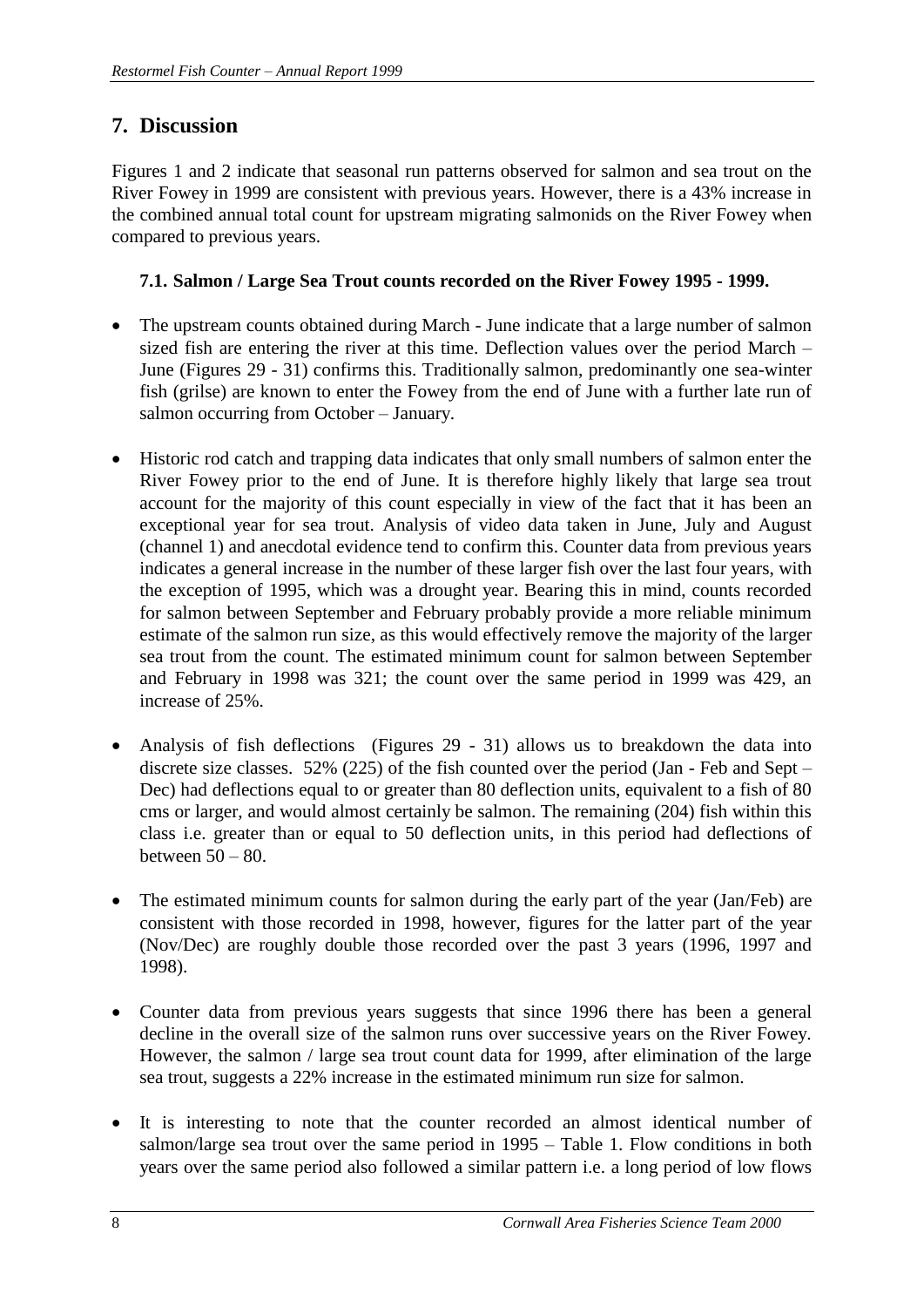extending into November followed by a number of small spates. It is possible that this period of low flows may have delayed the upstream migration of the salmon and may have subsequently deterred them from moving as far upstream as usual and into areas where they may have been subjected to exploitation by the rod fisheries. This long period of low flows almost certainly accounts for the low numbers of salmon counted during September / October, in comparison with previous years.

#### **7.2. Sea Trout Counts Recorded on the River Fowey 1995 - 1999.**

- Historically, the main sea trout run on the River Fowey is consistent with that of many other rivers in the South West and is concentrated predominantly in the months of June and July. The peak movement of smaller school peal sea trout takes place in July. Smaller runs of larger sea trout occur in April, May and August with numbers declining sharply near the end of August with only small numbers moving upstream thereafter.
- The counter data indicates that 1999 was an exceptional year for sea trout (6590). The minimum run estimate shows a 45% increase on the 1998 estimate (3590) and is the largest count recorded over the last 5 years of counter operation. The previous highest count was in 1996 (5511). The majority of the run was concentrated in June and July, which is consistent with previous years. It is also interesting to note that the pattern is of the run is almost identical to 1995.
- The counts in January are likely to be slightly lower than expected as the counter was out of action from the 15 December 1998 to the 8 January 1999. This was due to a faulty internal power supply unit. The counts around this period were not considered to be consistent enough to make a reliable estimate for the lost count data. However, the counts after and prior to the counter being out of action, together with data from previous years suggests that the numbers of fish traversing the weir are likely to be low and would therefore have little effect on the overall run patterns.
- A point of interest in the 1999 data (Table 1  $\&$  2) is the significant increase in the number of salmon and sea trout counts recorded during March. A large proportion, 32 and 42 respectively, of these counts can be attributed to the last four days in March, and more particularly on the 29 March, 13 fish for both salmon/large sea trout and sea trout. Flow rates are fairly consistent with those in the pervious 4 years. It is therefore likely that the reason for this early run of fish may have been due to higher water temperatures around this period, which encouraged the fish to move earlier than normal.
- Flow data for 1999 indicates that suitable flows for upstream migration on the side channels were available for 98% of the year. Past studies have shown that the minimum level on the side channels for successful upstream migration is 5 cm on the crest, equivalent to a flow of 1.16 cumecs - Sambrook (1985). These same studies have also shown that salmonids show greater preference for the side channels (channels 2 & 3) of the weir during spate / high flow conditions. This would be expected, as fish would preferentially select the best available flows for traversing the weir.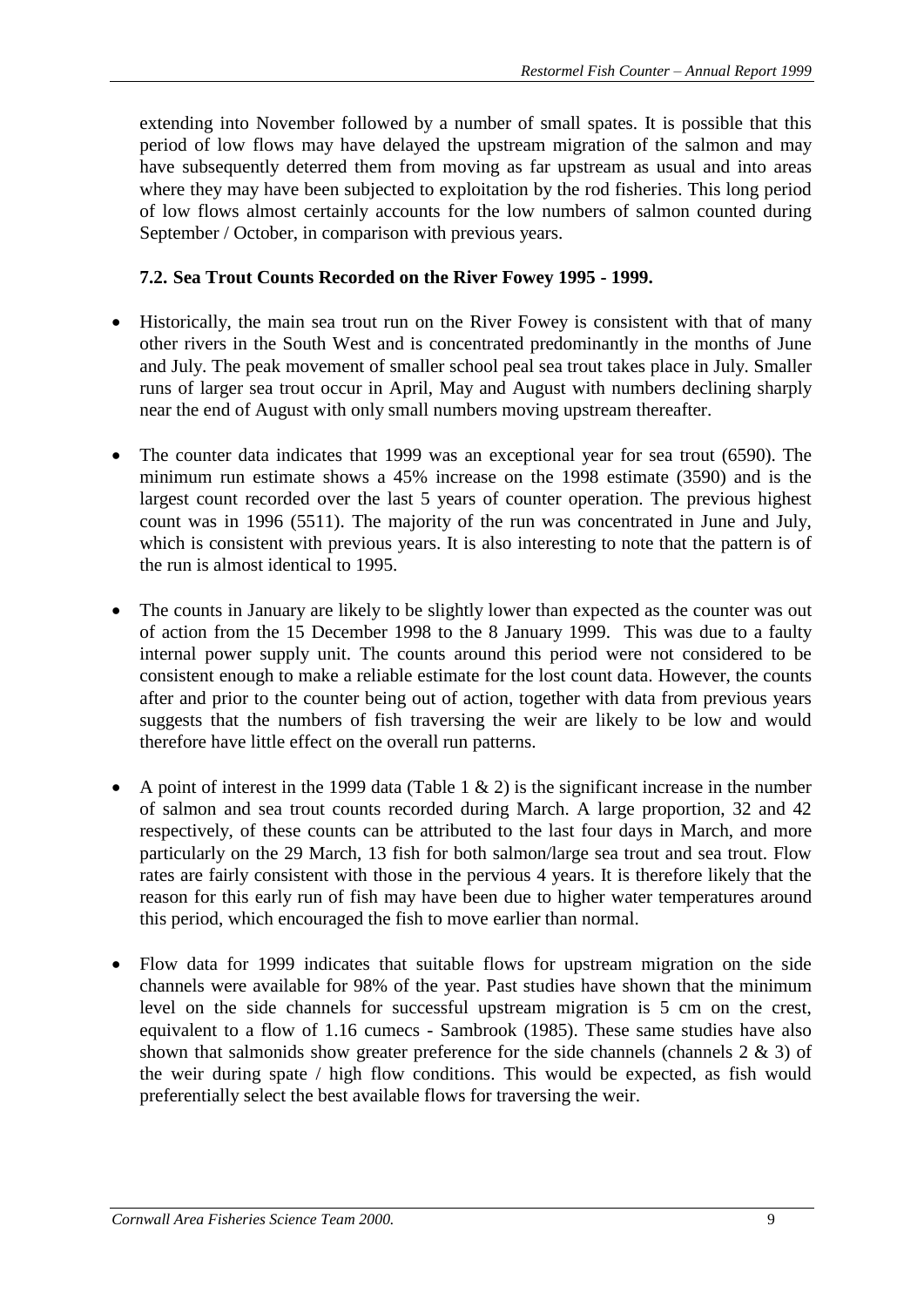## **7.3. Video Validation and Counter Efficiency**

All the video footage taken at Restormel was taken during the hours of daylight due to the poor quality of the night-time footage, which was due to a number of factors including:

- Condensation on the camera lenses at night.
- Resources were not available to clean the weir at regular intervals, which allowed the build up of a dense algal mat. This resulted in a reduction of picture quality particularly during the hours of darkness.

The lighting and camera system at Restormel is currently being upgraded to minimise these problems in the future and should improve the quality of night-time and day time footage.

The counter efficiencies (Table 3) are based on the number of fish that have been seen on video and recorded by the counter during daylight hours over the period (11/5/99 – 6/8/99).

The overall detection efficiency of the counter for fish >45cm (87.5%) and fish <45cm (32.4%) was comparable to the validation study conducted in 1997. As indicated in the 1997 validation report, a better estimate for fish <45 cm can be obtained using the non-directional fish passage "events" (42.3%). If we include these events together with the upstream counts the efficiency for detecting fish < 45cm rises to 75%.

Slight losses in efficiency, when compared to the 1997 validation study, were due to the large numbers of sea trout passing over the weir in groups of two or more. In many cases these were recorded as single fish counts or as "non-directional fish" events. We are presently in discussion with Aquantic and other Logie fish counter users to find a way of reprogramming the fish counter to recognise the non-directional fish events as upstream fish.

# **8. Data Processing**

The data presented in this report represents final adjusted counts, which takes into account such things as maintenance work on the weir i.e. cleaning, which may have caused false counts. Weir cleaning was initiated in May 1998 and so data 1998, and from previous years, was not affected by this activity.

The original monthly summary reports were intended to give a general indication of salmonid movements and to provide an estimated minimum salmonid count for the month. Any data contained within the original monthly summary reports has been superseded by this report.

# **9. Update**

- A Y2K compliant counter was installed on the 14 July 1999. The software and PC were tested for compliance, 14 May and 29 September respectively, and verified as compliant. No problems have been found with the counter during the roll over into 2000.
- Telemetry was installed at the beginning of 1999, which has enabled the counter to be remotely downloaded and operational conditions to be closely monitored. It has also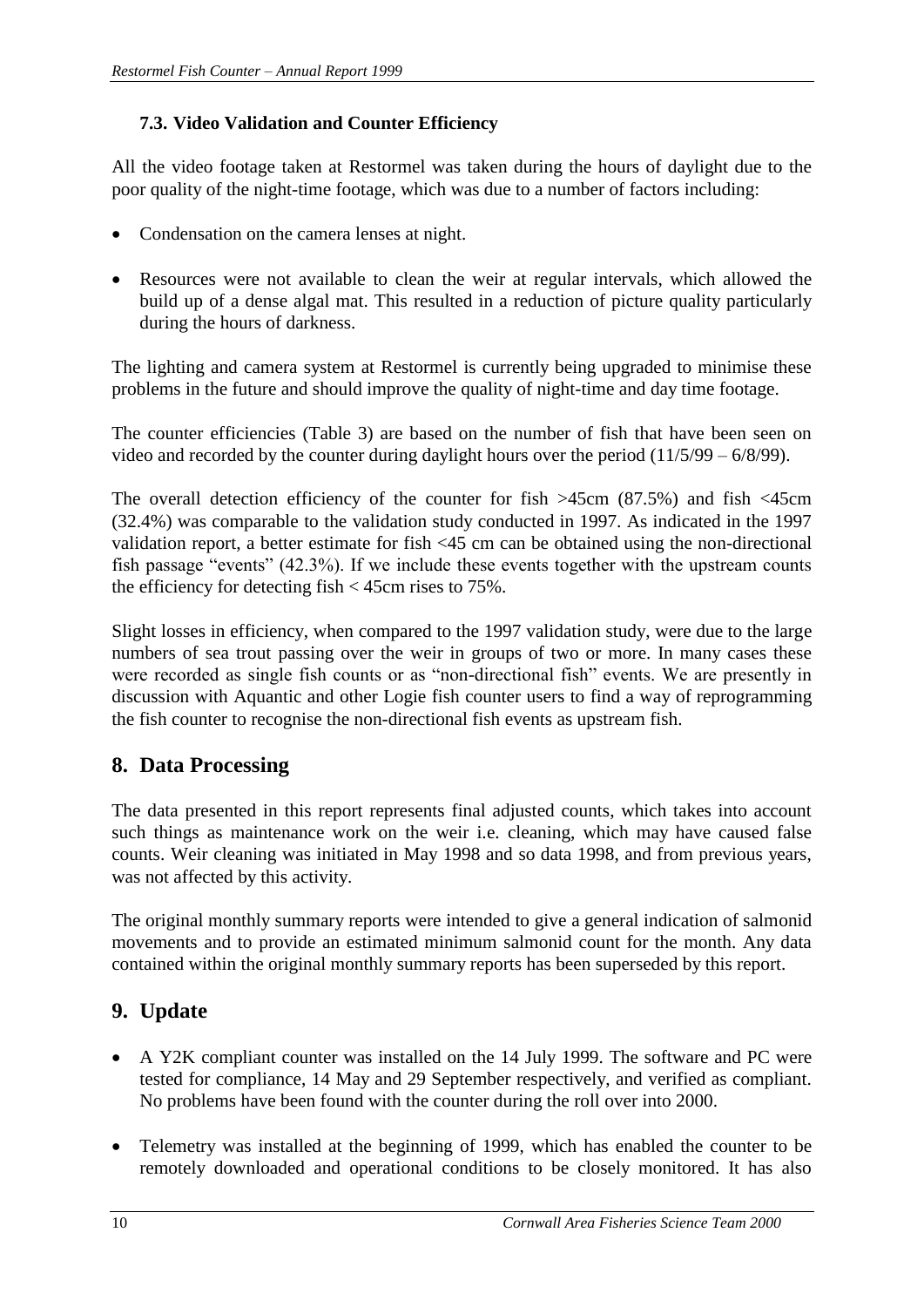allowed us to quickly identify and rectify faults with the counter, which is reflected in the drastic reduction of enforced downtime for 1999.

## **10.Future Work**

- Video validation will be carried out during the summer months to assess the efficiency of the counter.
- Replacement of the existing camera array with 3 high quality monochrome digital cameras. These will improve the picture quality over all three channels of the weir, especially during the hours of darkness.
- Incorporation of anti-condensation heaters into the camera housings to reduce the risk of the camera lenses misting over during the collection of night-time footage.
- An upgrade of the 12V infrared lighting system to a more powerful 240V system is in progress and should be completed by the end of February 2000. The new system consists of six 300-Watt infrared lights, two per channel, which should give us good light penetration of the water and will enable us to collect good quality night-time footage.
- It is hoped that an experimental surface-skimming camera will be installed in the centre channel at Restormel sometime during 2000. This will allow side view footage to be collected, which will improve species identification and apportionment. A similar system has been trialled at the Gunnislake fish pass with promising results.
- Two sensors / data-loggers, to measure and record changes in temperature and barometric pressure, will be installed at the counter site in March 2000. These are being installed to investigate the effects of temperature and pressure on the movements of salmonids. These will provide valuable additional data, which can be used in conjunction with the counter, flow and video data to improve our knowledge of salmonid movements on the River Fowey.
- A short period of trapping to re-assess and improve the fish counters ability to apportion species – under discussion.
- Reprogramming the fish counter to recognise the non-directional fish events as upstream fish.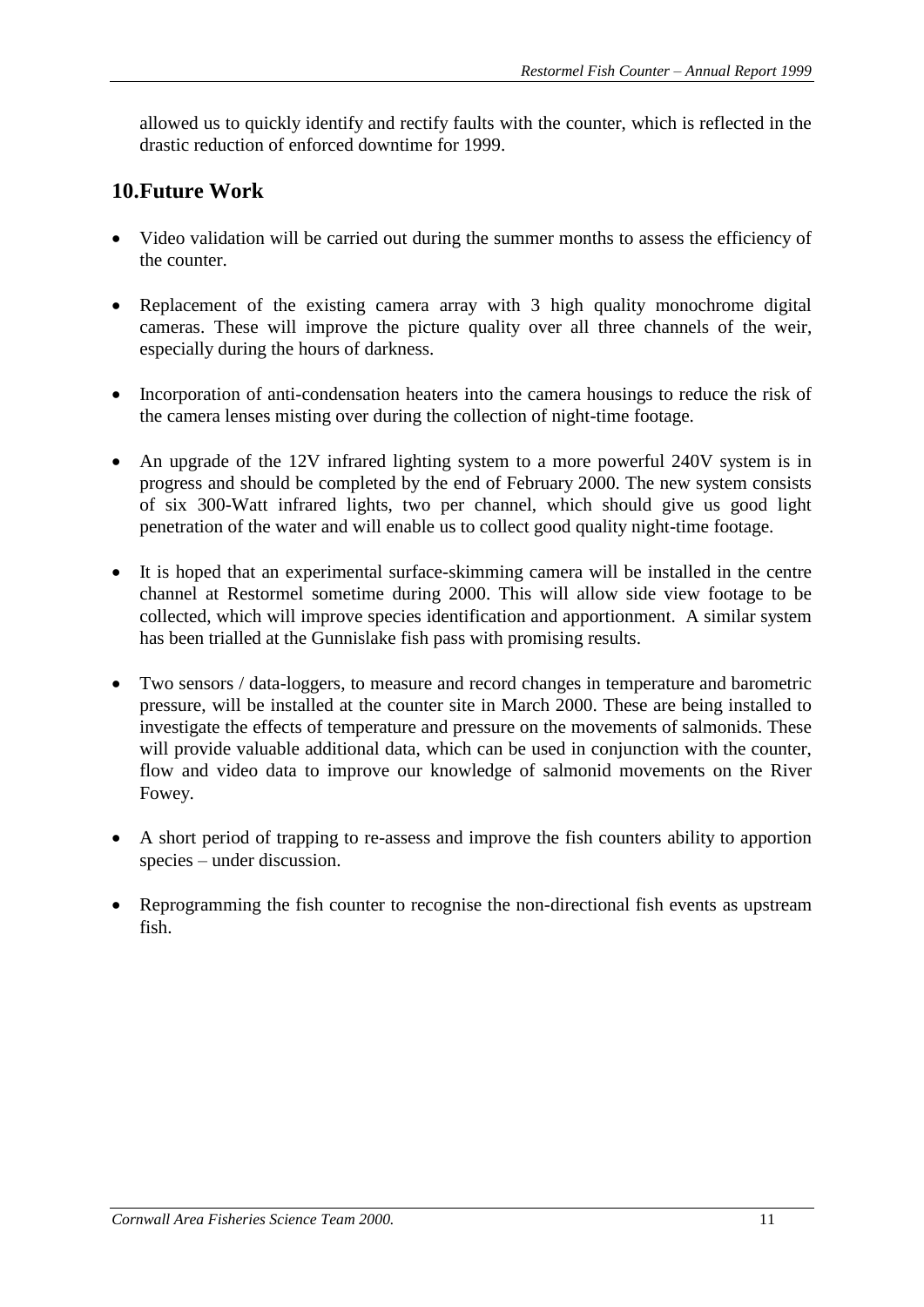# **11.Downtime**

The counter was operational for 8567 hours out of a possible 8760, approximately equivalent to 357 days out of a total of 365 days. The majority of this downtime can be attributed to a fault in the power supply at the end of December 1998, which was not rectified until the 8 January 1999. The downtime is broken down as follows:

| <b>Item</b>                       |          | Downtime | % Downtime      |         |  |  |
|-----------------------------------|----------|----------|-----------------|---------|--|--|
|                                   | Enforced | Routine  | <b>Enforced</b> | Routine |  |  |
|                                   |          |          |                 |         |  |  |
| Weir cleaning (gate shut)         |          | 10.56    |                 | 5.18    |  |  |
| Counter Maintenance               |          | 0.58     |                 | 0.28    |  |  |
| Camera Maintenance                |          | 0.00     |                 | 0.00    |  |  |
| Counter Fault                     | 192.58   |          | 94.43           |         |  |  |
| Other                             |          | 0.23     |                 | 0.11    |  |  |
|                                   |          |          |                 |         |  |  |
| <b>Total Downtime (Hours)</b>     | 192.58   | 11.37    |                 |         |  |  |
|                                   |          |          |                 |         |  |  |
| <b>Expected Operational Hours</b> | 8760.00  |          |                 |         |  |  |
| Time Operational<br>$\%$          | 97.67    |          |                 |         |  |  |

#### **Table 4 – Breakdown of Counter Downtime in 1999.**

## **12.References**

- 01. Environment Agency (1998). A preliminary assessment of the ability of Restormel fish counter to enumerate the passage of migratory salmonids on the River Fowey; Environment Agency, South West Region, September 1998.
- 02. Sambrook, H. T. "Upstream Migration of Salmonids into the River Fowey Catchment, Restormel Trap 1979 – 1984. South West Water, Dept. of Env. Serv., Environmental Section – West, Vol II, 1985.
- 03. Environment Agency (1997). Design and Use of Open Channel Resistivity Fish Counters (Advisory Manual). Fisheries Technical Manual No. 2. Environment Agency North West Region. R&D Technical Report W23.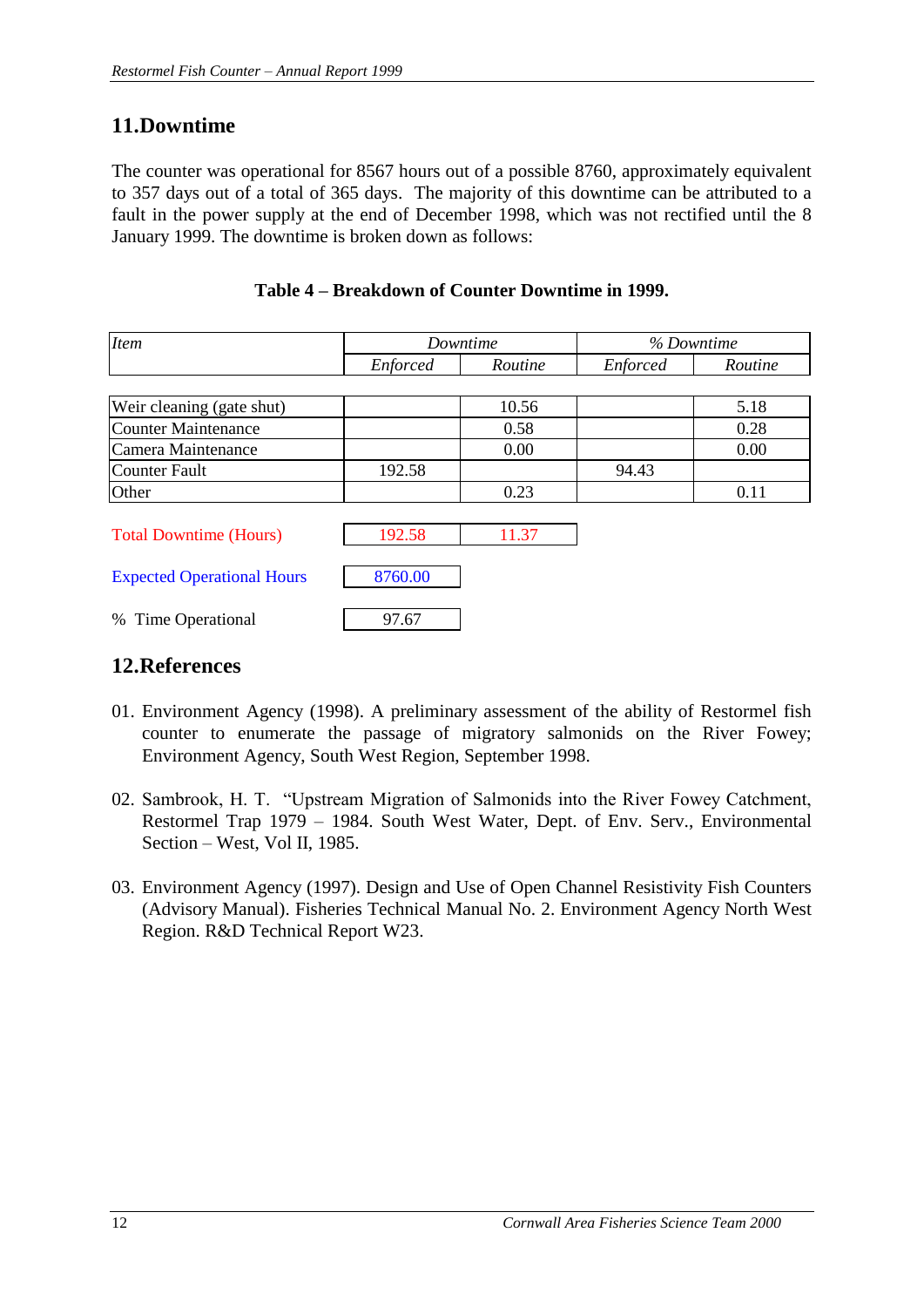



**Figure 4 – Daily Upstream Counts of Sea Trout in Relation to Flow (cumecs) at Restormel Weir – January – December 1999.**

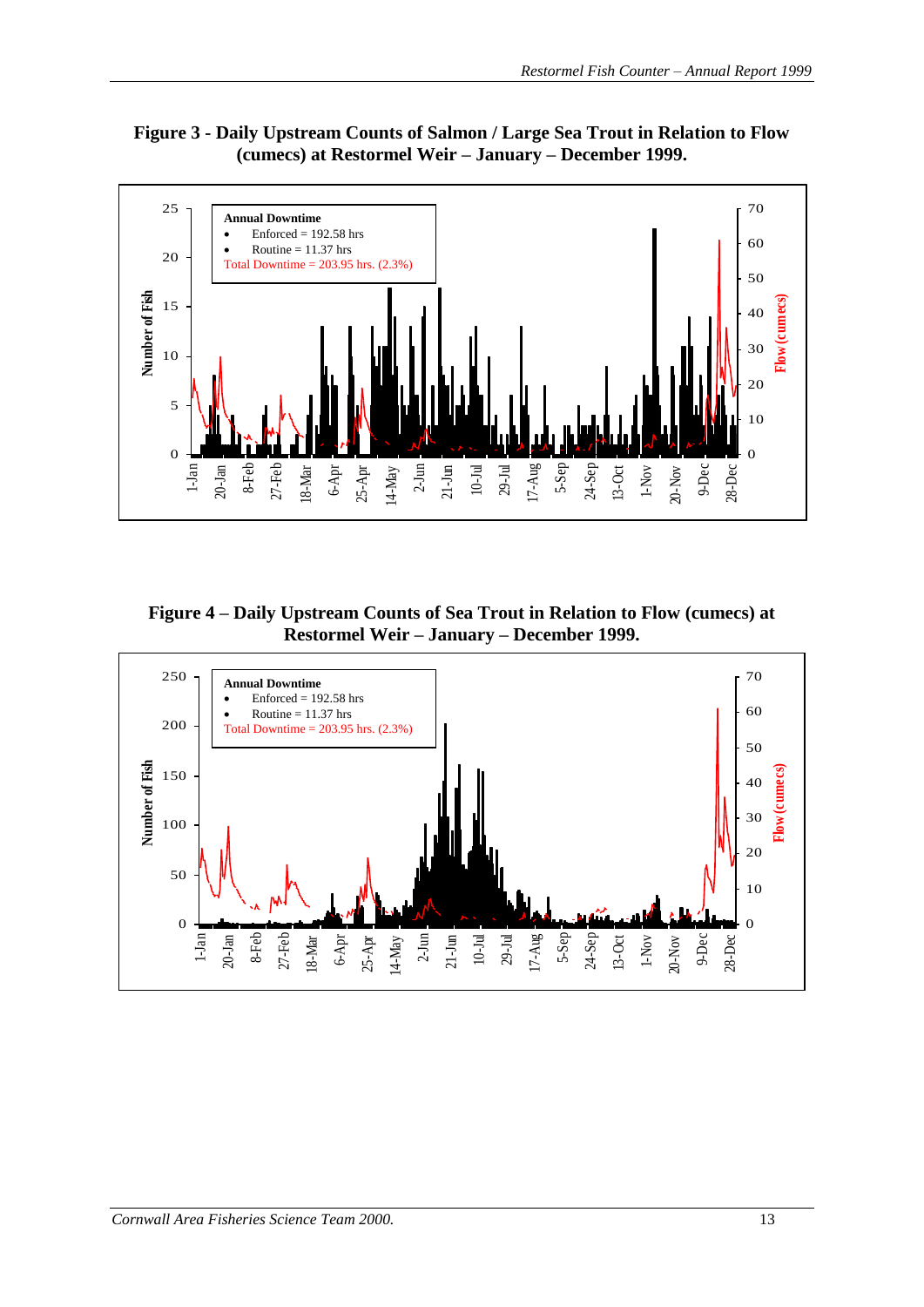**Figure 5– Daily Upstream Salmon / Large Sea Trout Counts in Relation to Flow (cumecs) at Restormel Weir – January 1999.**



**Figure 6 – Daily Upstream Sea Trout Counts in Relation to Flow (cumecs) at Restormel Weir – January 1999.**

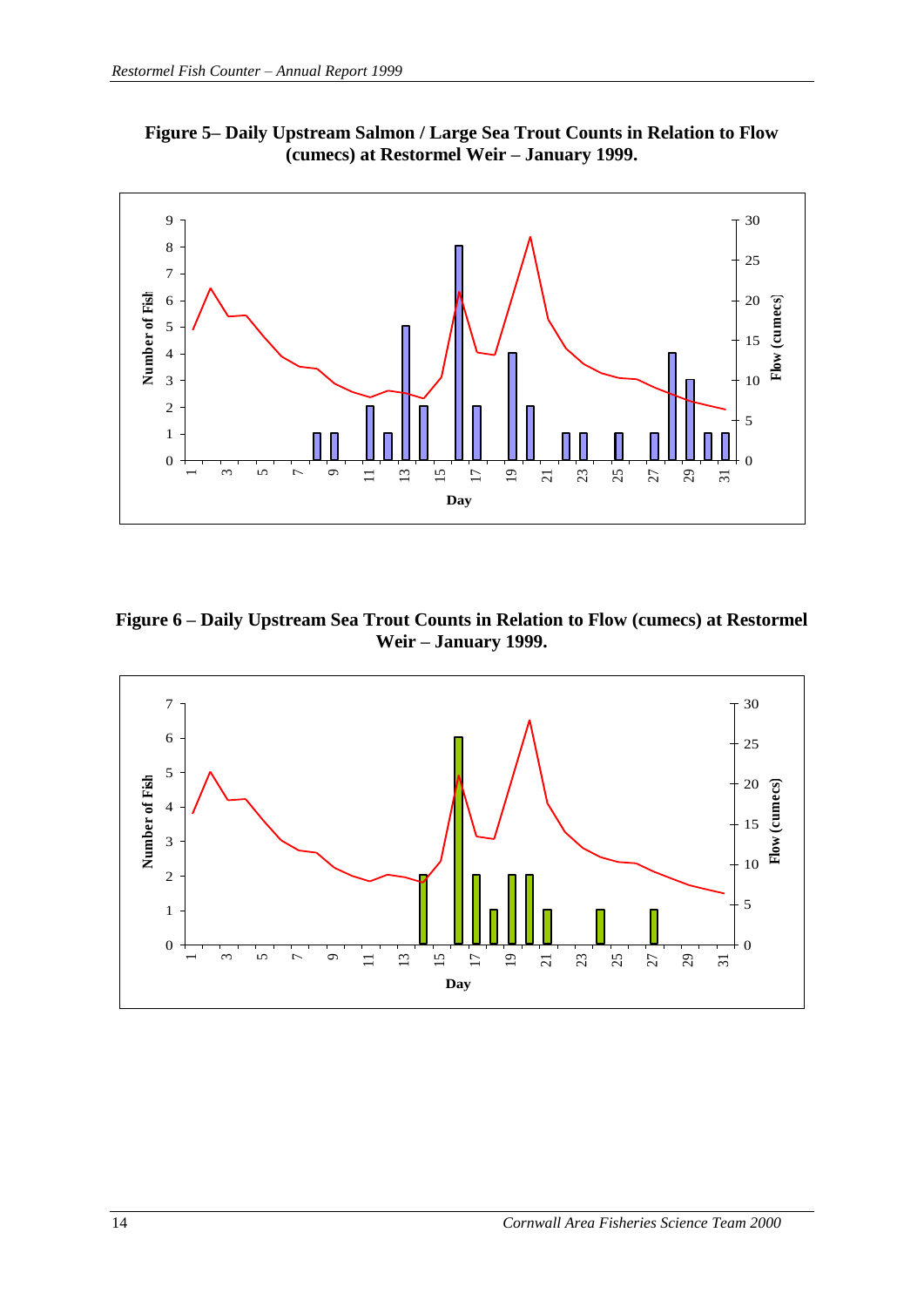**Figure 7 – Daily Upstream Salmon / Large Sea Trout Counts in Relation to Flow (cumecs) at Restormel Weir – February 1999.**



**Figure 8– Daily Upstream Sea Trout Counts in Relation to Flow (cumecs) at Restormel Weir – February 1999.**

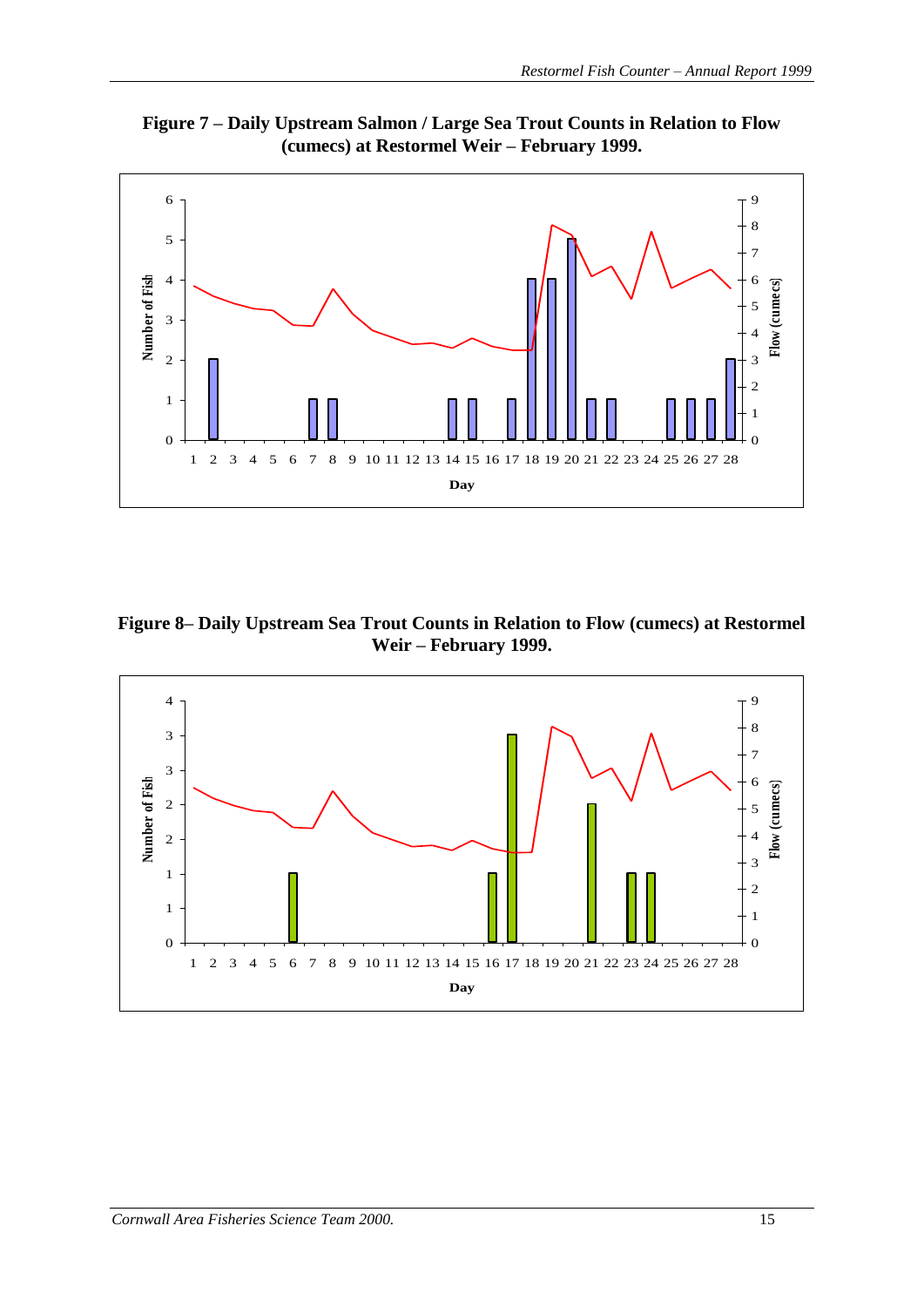



**Figure 10 – Daily Upstream Sea Trout Counts in Relation to Flow (cumecs) at Restormel Weir – March 1999.**

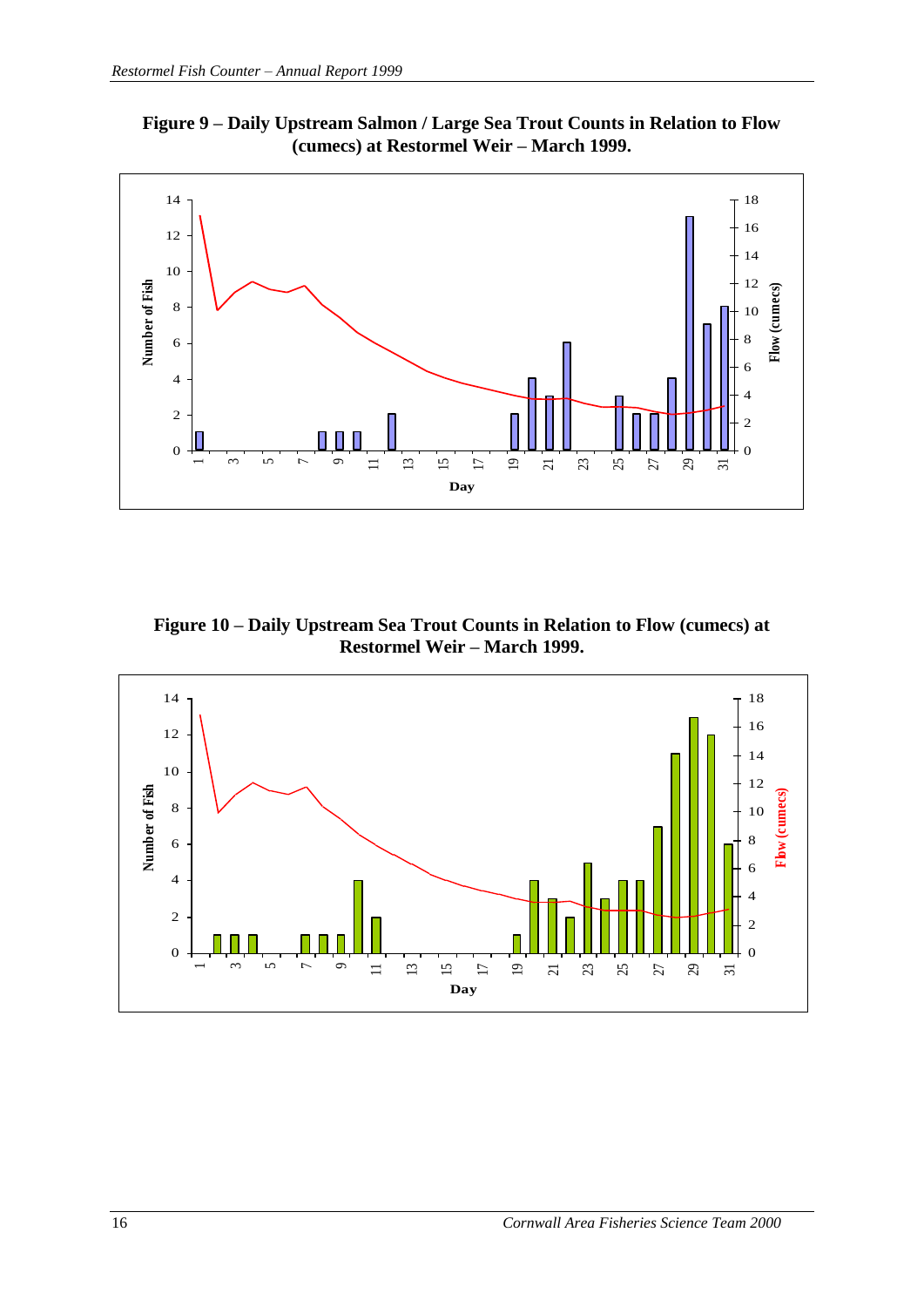



**Figure 12 - Daily Upstream Sea Trout Counts in Relation to Flow (cumecs) at Restormel Weir – April 1999.**

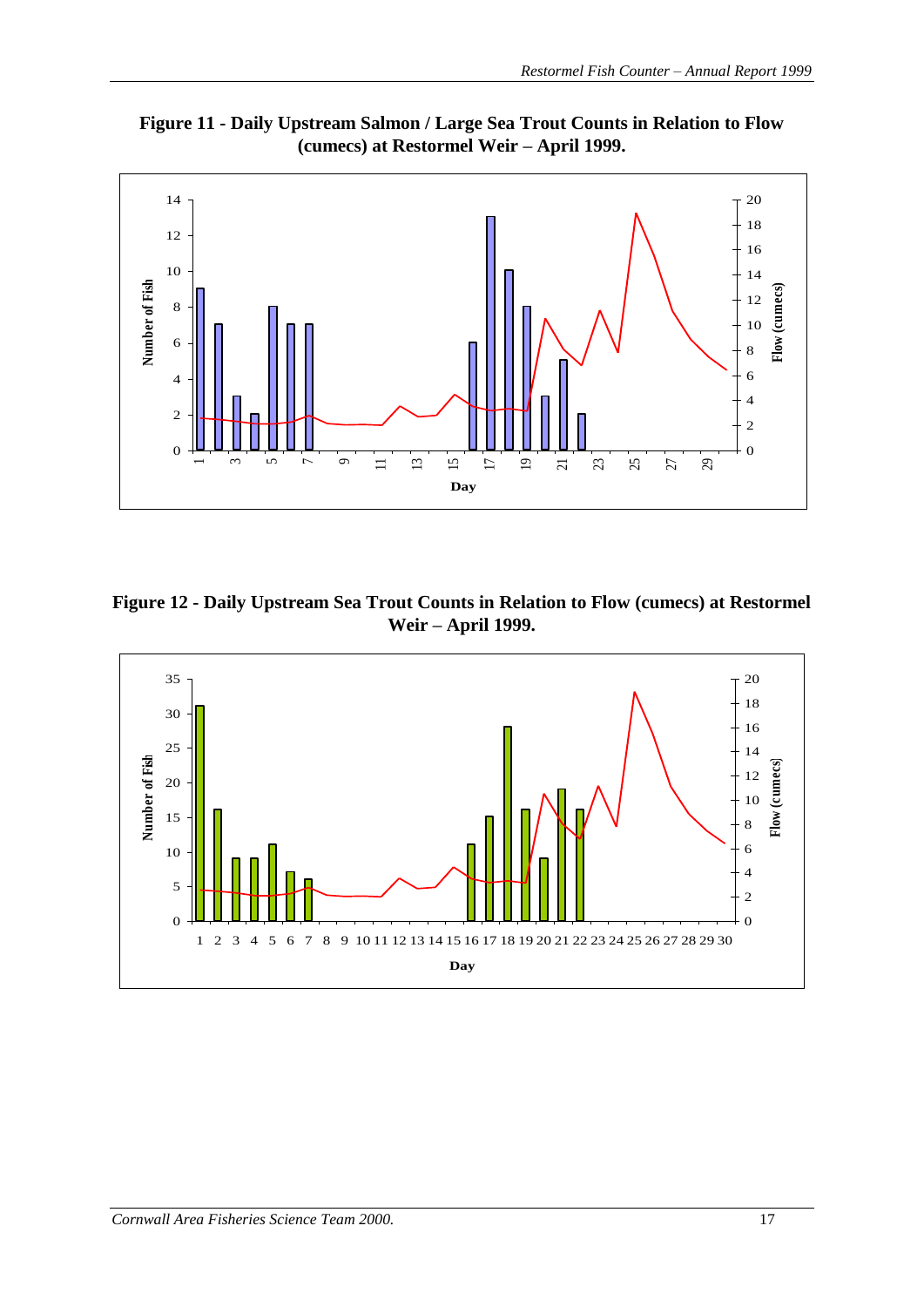



**Figure 14 - Daily Upstream Sea Trout Counts in Relation to Flow (cumecs) at Restormel Weir – May 1999.**

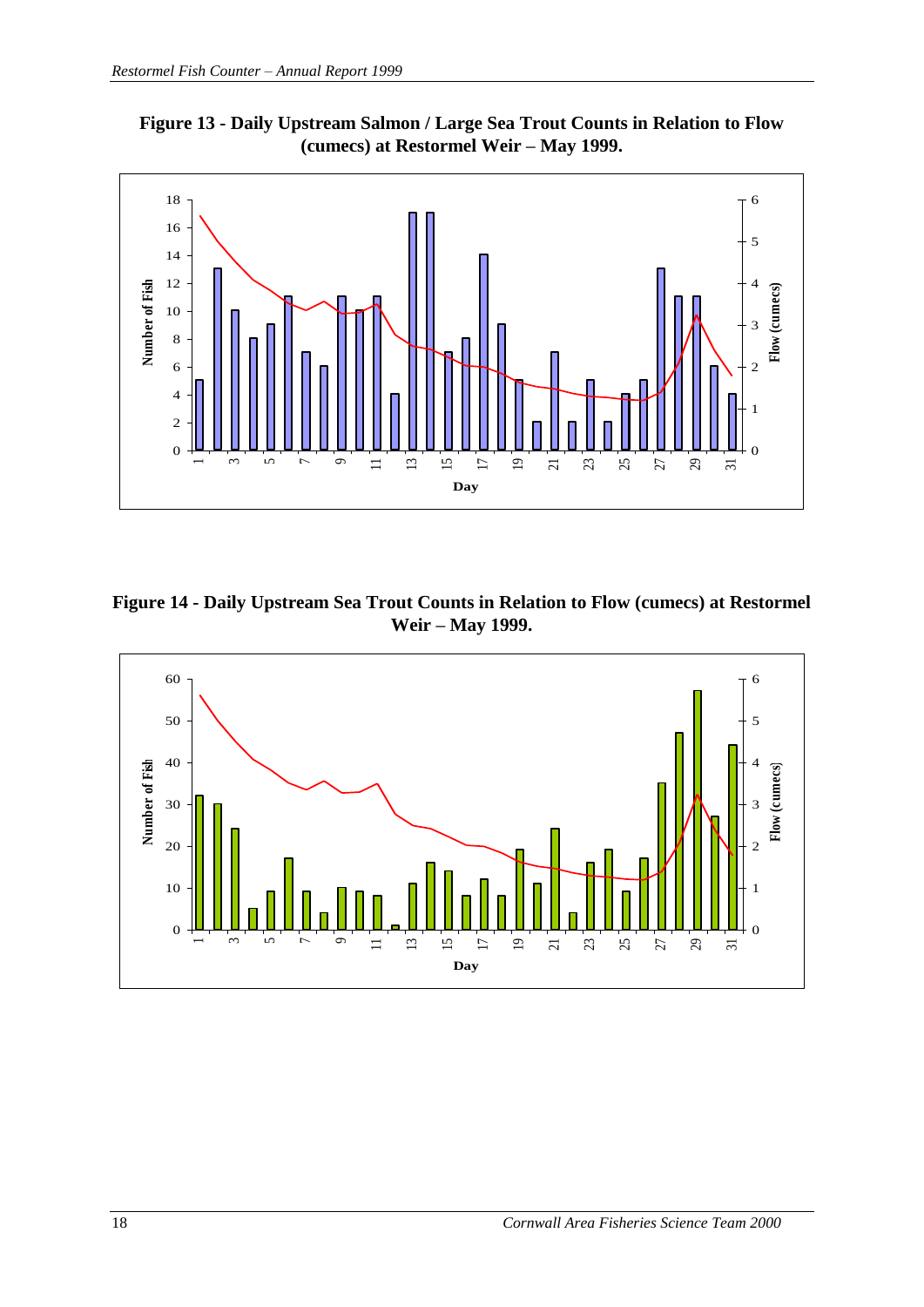



**Figure 16 - Daily Upstream Sea Trout Counts in Relation to Flow (cumecs) at Restormel Weir – June 1999.**

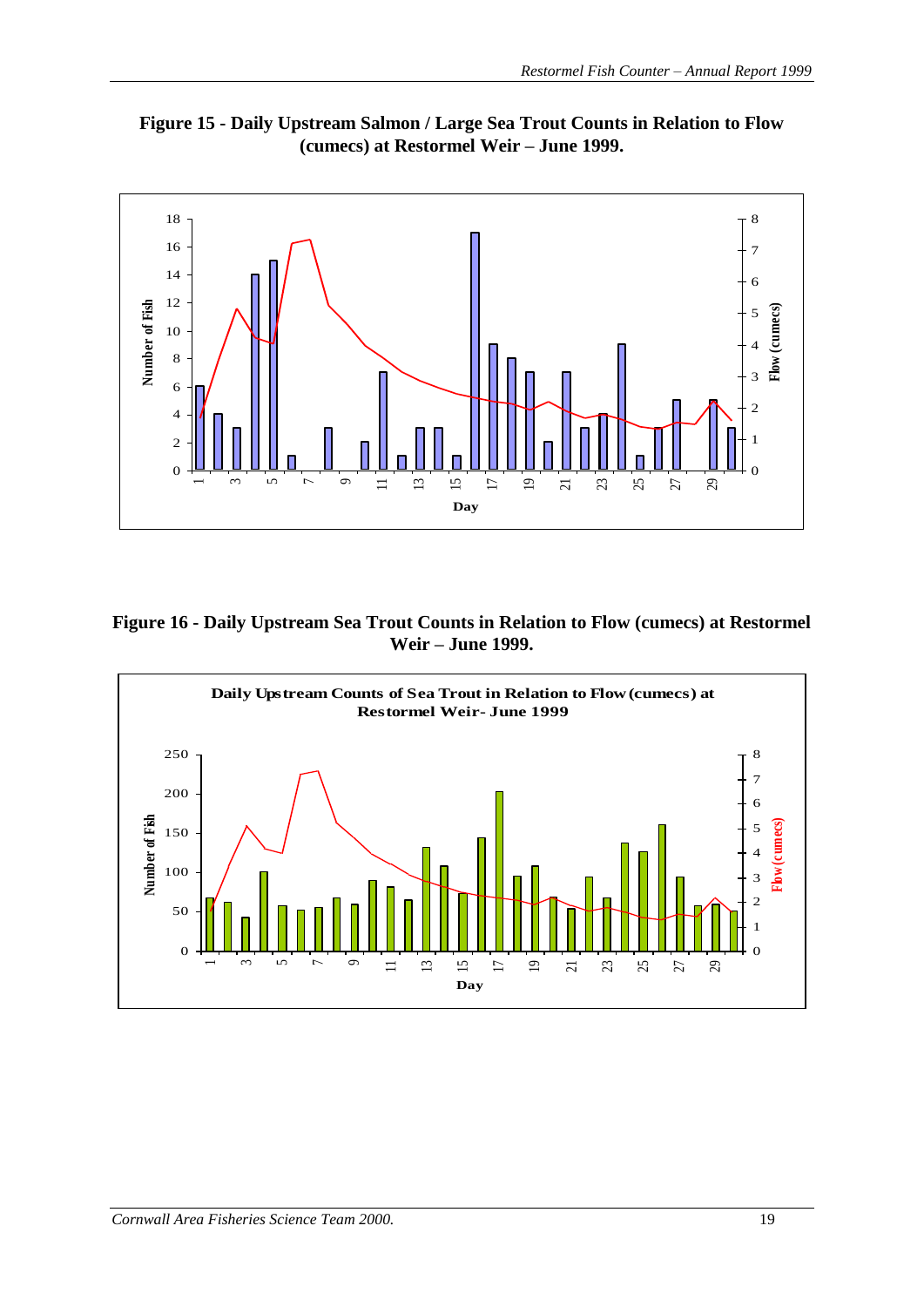



**Figure 18 - Daily Upstream Sea Trout Counts in Relation to Flow (cumecs) at Restormel Weir – July 1999.**

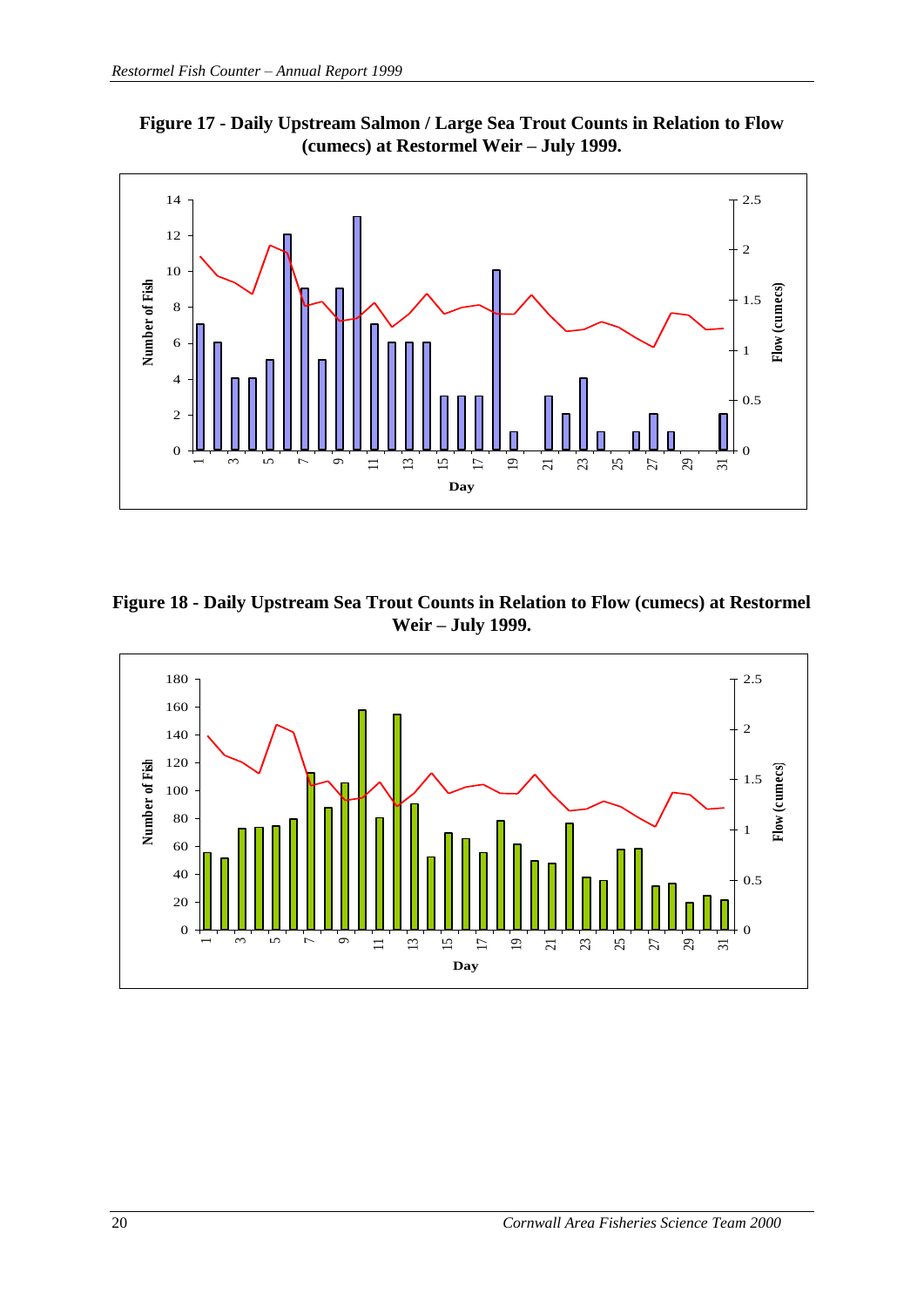



**Figure 20 - Daily Upstream Sea Trout Counts in Relation to Flow (cumecs) at Restormel Weir – August 1999.**

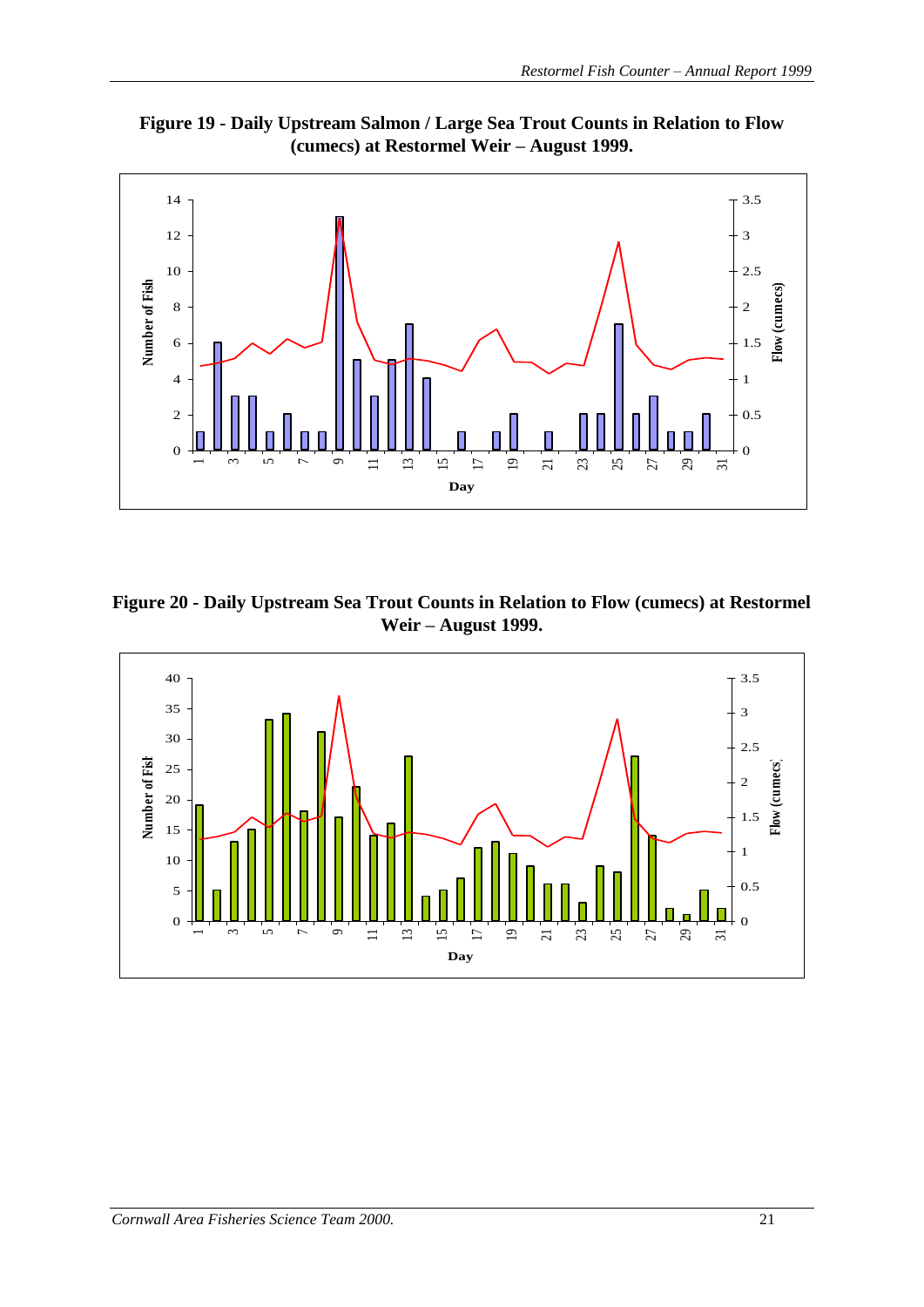



**Figure 22 - Daily Upstream Sea Trout Counts in Relation to Flow (cumecs) at Restormel Weir – September 1999.**

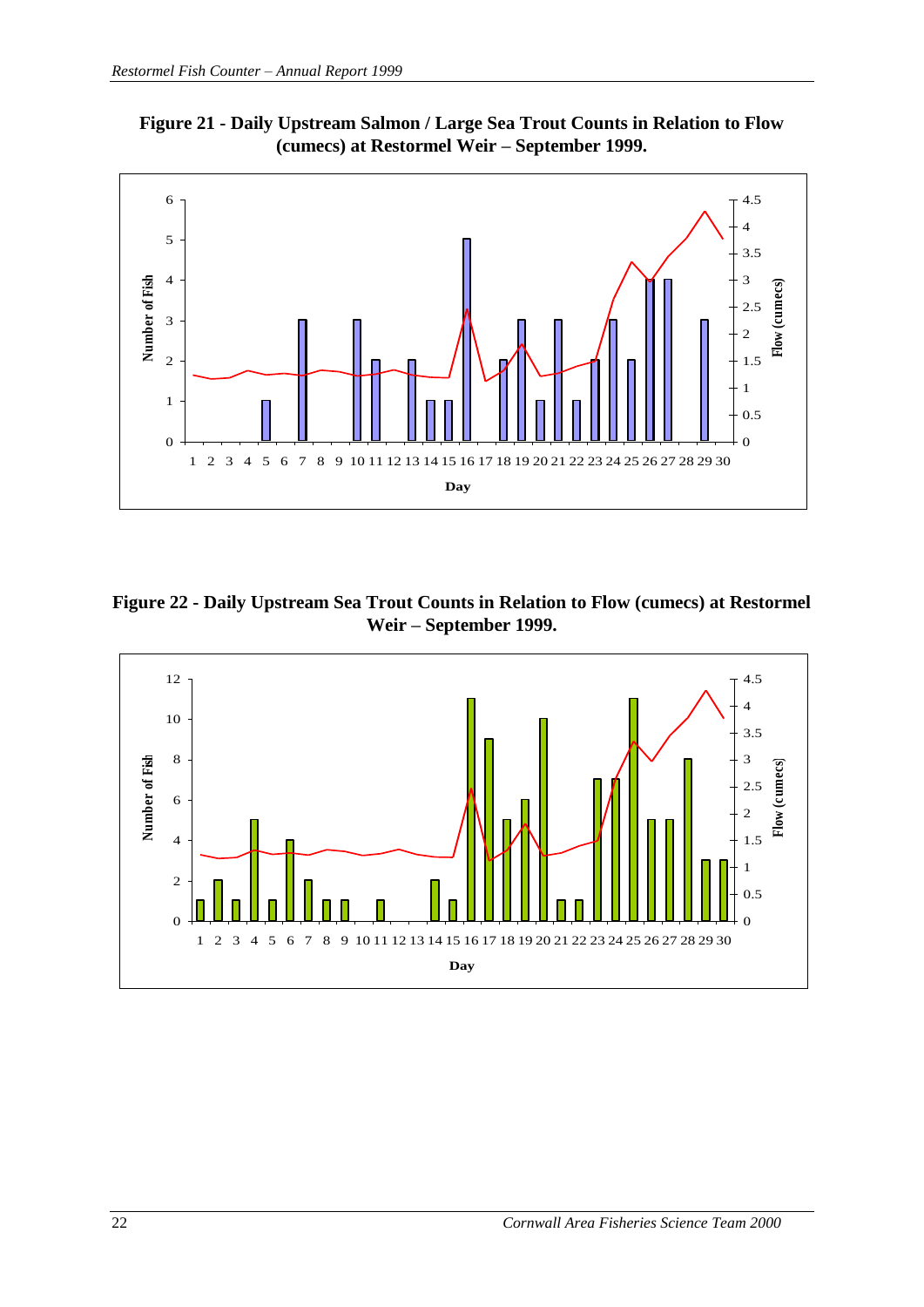**Figure 23 – Daily Upstream Salmon / Large Sea Trout Counts in Relation to Flow (cumecs) at Restormel Weir – October 1999.**



**Figure 24 – Daily Upstream Sea Trout Counts in Relation to Flow (cumecs) at Restormel Weir – October 1999.**

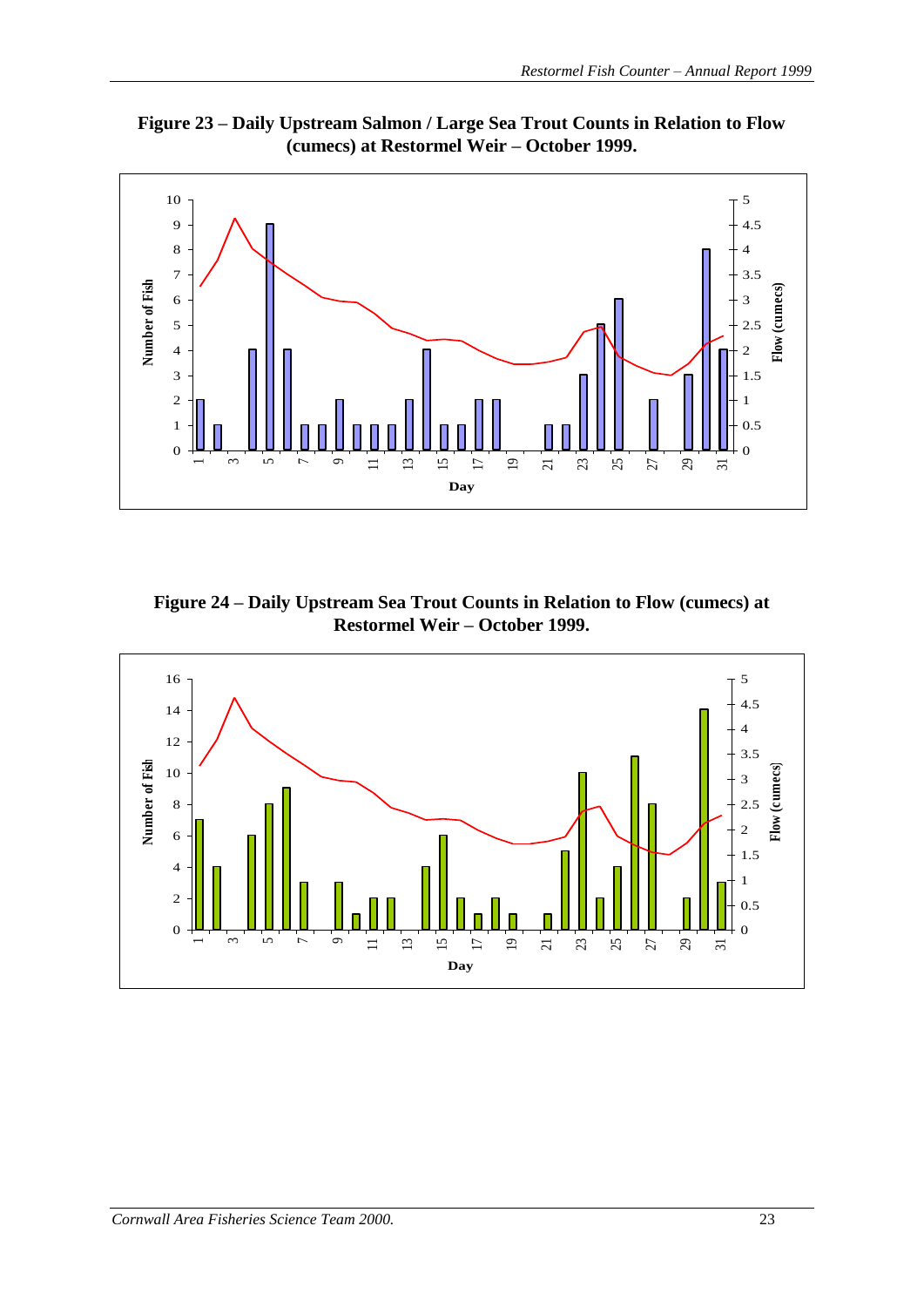



**Figure 26 – Daily Upstream Sea Trout Counts in Relation to Flow (cumecs) at Restormel Weir – November 1999.**

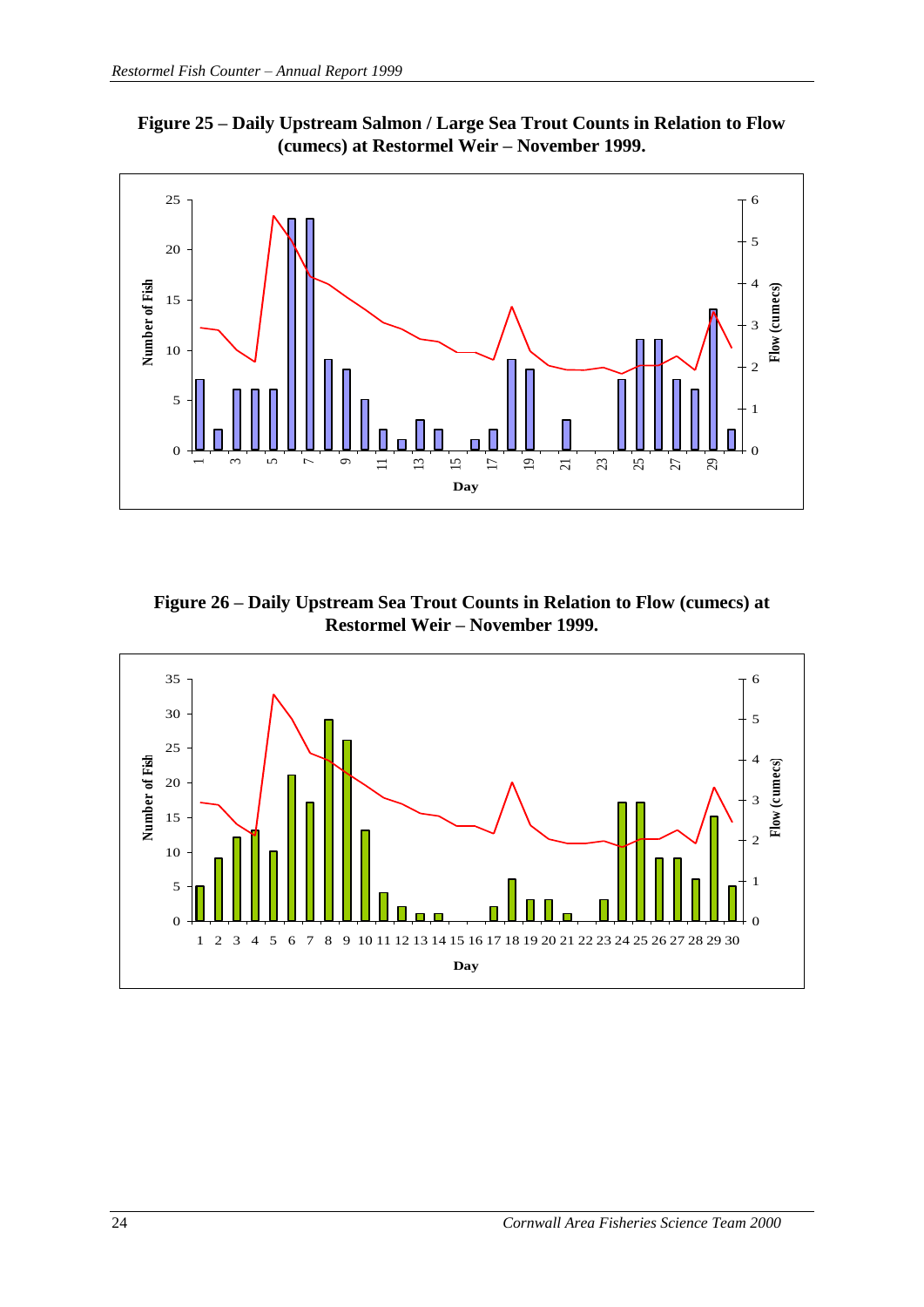



**Figure 28 – Daily Upstream Sea Trout Counts in Relation to Flow (cumecs) at Restormel Weir – December 1999.**

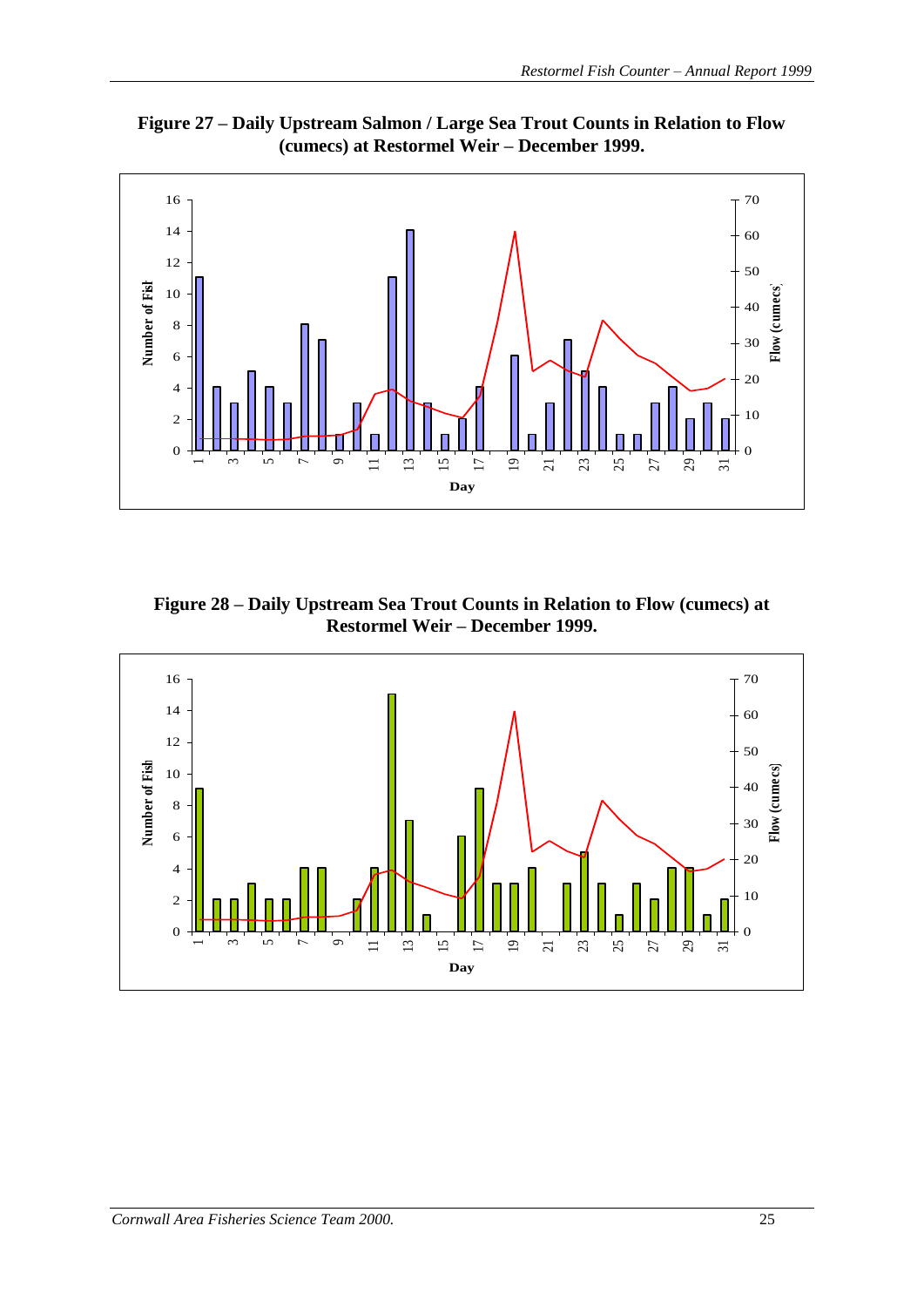

**Figure 29 - Fish Deflection Values Recorded at Restormel Fish Counter - January 1999.**

**Figure 30 - Fish Deflection Values Recorded at Restormel Fish Counter - February 1999.**



**Figure 31 - Fish Deflection Values Recorded at Restormel Fish Counter – March 1999.**

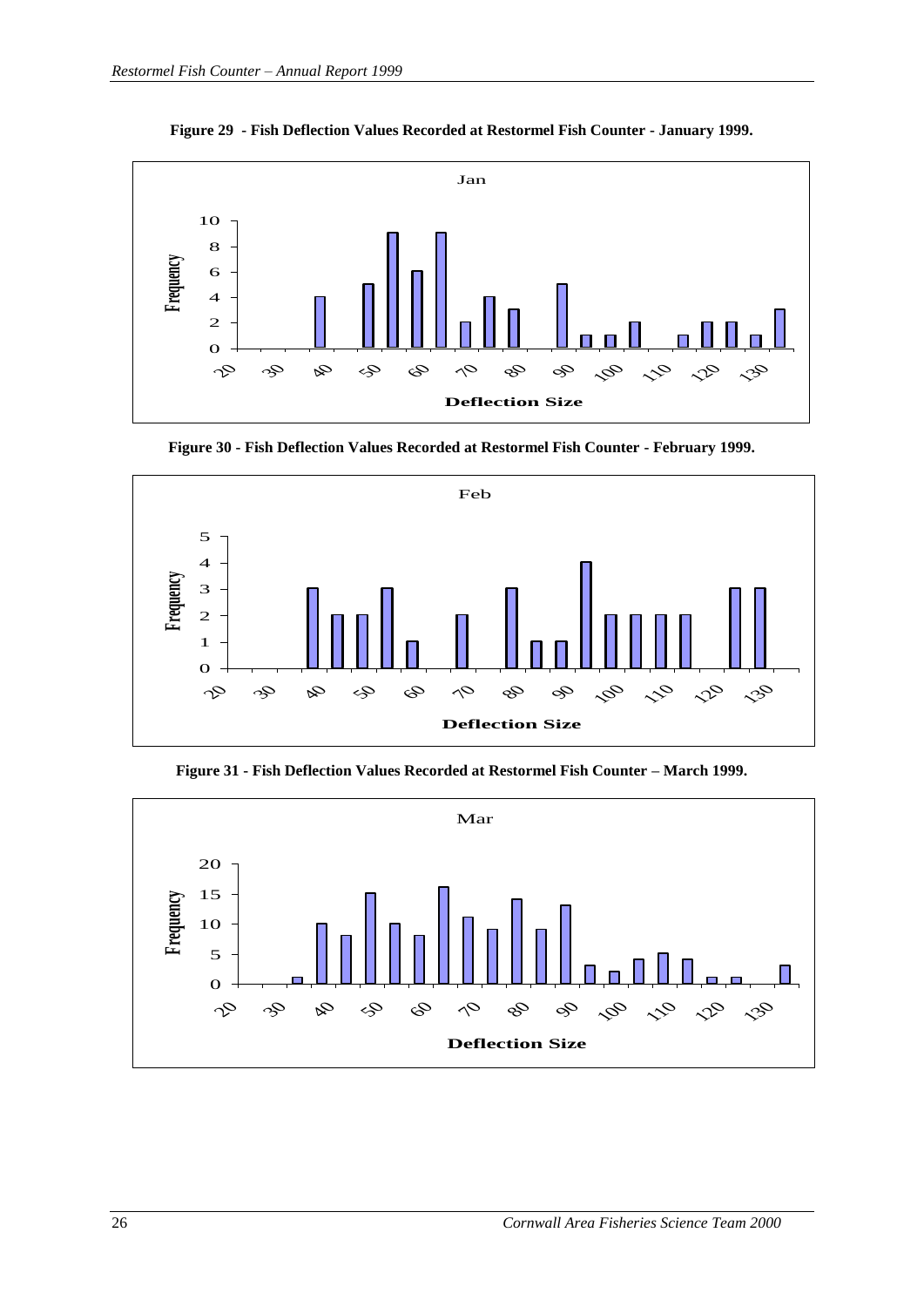

**Figure 32- Fish Deflection Values Recorded at Restormel Fish Counter - April 1999.**

**Figure 33 - Fish Deflection Values Recorded at Restormel Fish Counter - May 1999.**



**Figure 34 - Fish Deflection Values Recorded at Restormel Fish Counter - June 1999.**

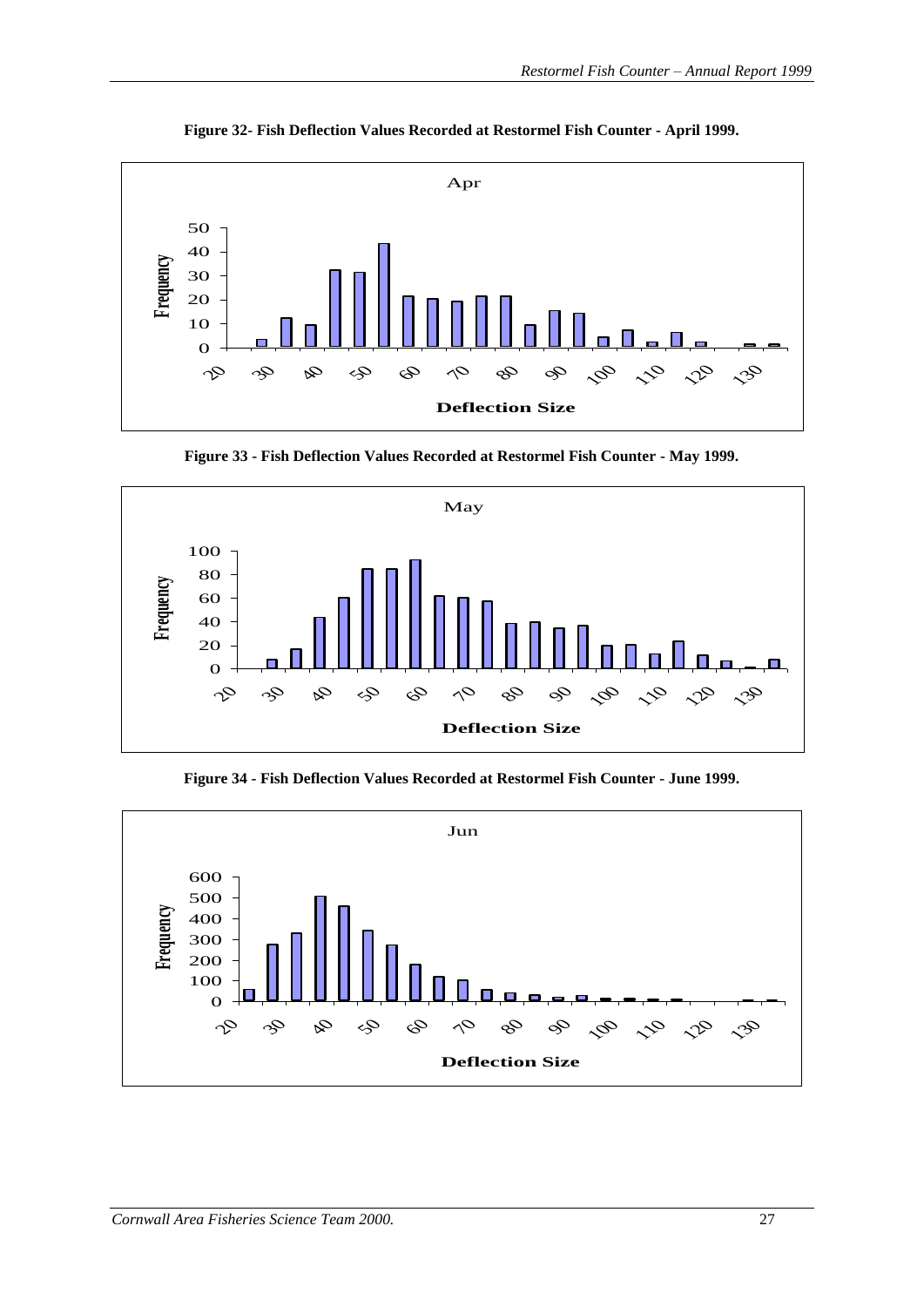

**Figure 35 - Fish Deflection Values Recorded at Restormel Fish Counter - July 1999.**

**Figure 36 - Fish Deflection Values Recorded at Restormel Fish Counter - August 1999.**



**Figure 37 - Fish Deflection Values Recorded at Restormel Fish Counter - September 1999.**

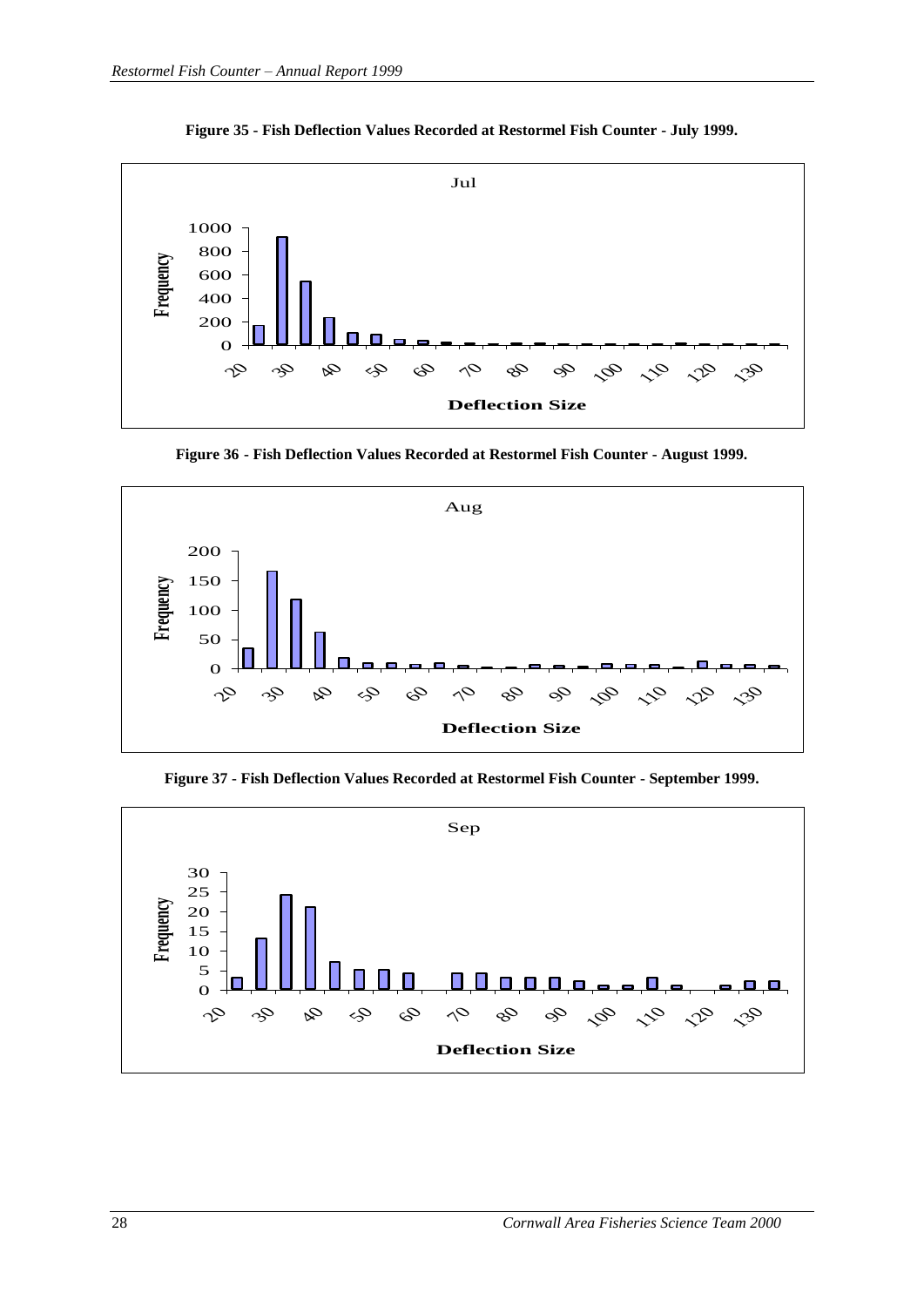

**Figure 38- Fish Deflection Values Recorded at Restormel Fish Counter - October 1999.**

**Figure 39 - Fish Deflection Values Recorded at Restormel Fish Counter - November 1999.**



**Figure 40 - Fish Deflection Values Recorded at Restormel Fish Counter – December 1999.**

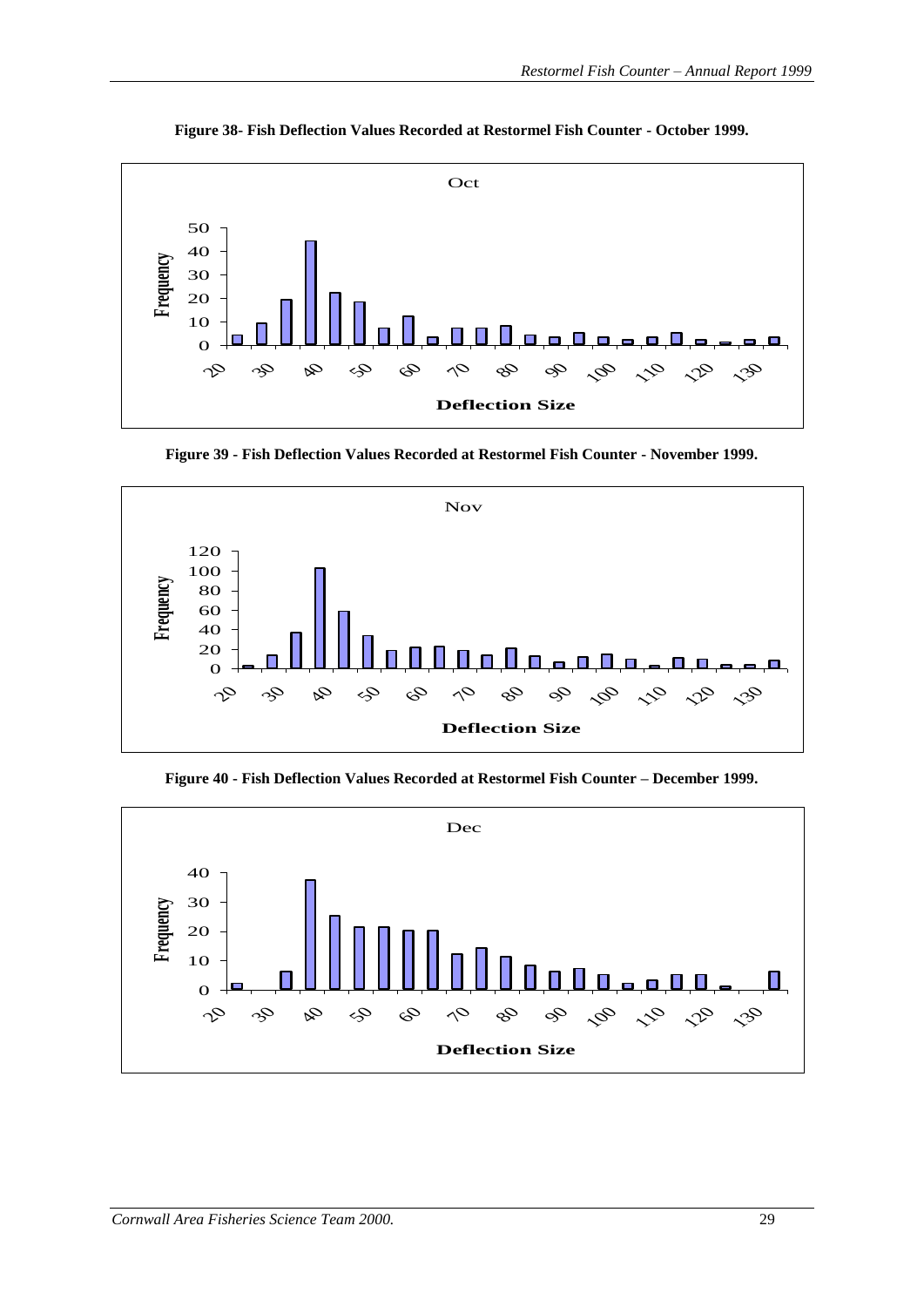## **13.APPENDICES**

#### **Appendix 1 - Operating protocol for the Logie 2100A resistivity fish counter at Restormel Weir.**

To detect fish passing upstream, the Logie 2100A utilises three stainless steel electrodes that are set into the downstream face of each of the weir channels at Restormel Weir. The construction of the fish pass ensures a smooth laminar flow of water over the electrodes and allows the fish to ascend the weir in close proximity to the electrode array. The electrodes are set into a polythene block to reduce fluctuations in resistivity due to the structure and between the electrodes.

The counter operates by applying a low positive/negative voltage (5 volts) at high frequency to the upper (+5 volts) and lower (-5 volts) electrodes. The net voltage at the central electrode is virtually zero as the two voltages effectively cancel each other out. As a fish passes over the bottom electrode it acts as a weak electrical conductor, causing an increase in the negative voltage at the central electrode. As a fish passes over the central and upper electrode it causes an increased positive voltage at the central electrode. The net result of a fish passing over the electrode array is a typical sine wave, the amplitude of the waveform being governed by the size of the fish.

The counter processes the signal received from the electrodes and uses an algorithm, together with pre-set parameters, to assess whether the object is a fish or not. If the positive and negative parts of the waveform are similar the counter recognises the 'event' as a fish and logs it as either an 'upstream' or a 'downstream' fish. The counter also records information connected to the event such as date, time, direction, water conductivity and signal strength (deflection signal size). If the deflection signal does not conform to that of a 'typical fish', it is logged as an event or discarded. In this way the counter can distinguish between fish and inanimate objects such as leaves and twigs.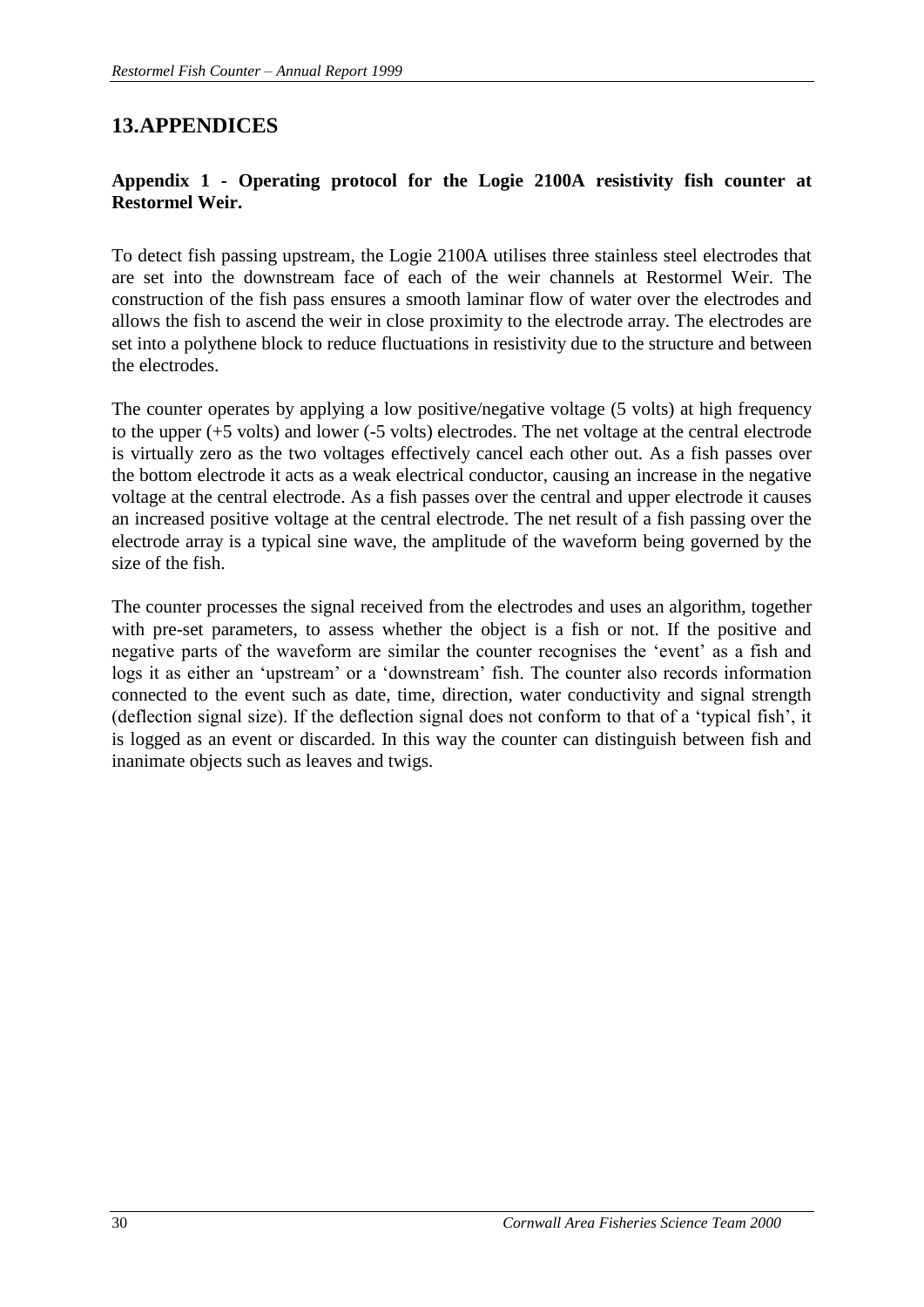#### **Appendix 2 - Species Apportionment and Data Analysis**

Species apportionment is made on the basis of the deflection signal size that is generated by the counter when a fish passes over the electrodes on the weir. The validation study conducted by the Environment Agency in 1997 using video equipment to identify and measure fish traversing the weir found a linear relationship between fish length and deflection signal size. The study concluded that a deflection signal size of 50 could be used to differentiate between the majority of salmon and sea trout between July and February (88% of all fish greater 50 cm attained a deflection size greater than 50).

Data from previous years indicated that larger sea trout run into the river from March – June. In order to eliminate these larger sea trout from the salmon count within this period the deflection signal size to differentiate salmon from sea trout is increased to 70. It must be stressed that this relationship is not 100% accurate and that some large sea trout, those greater than 70 cm, may be counted as salmon.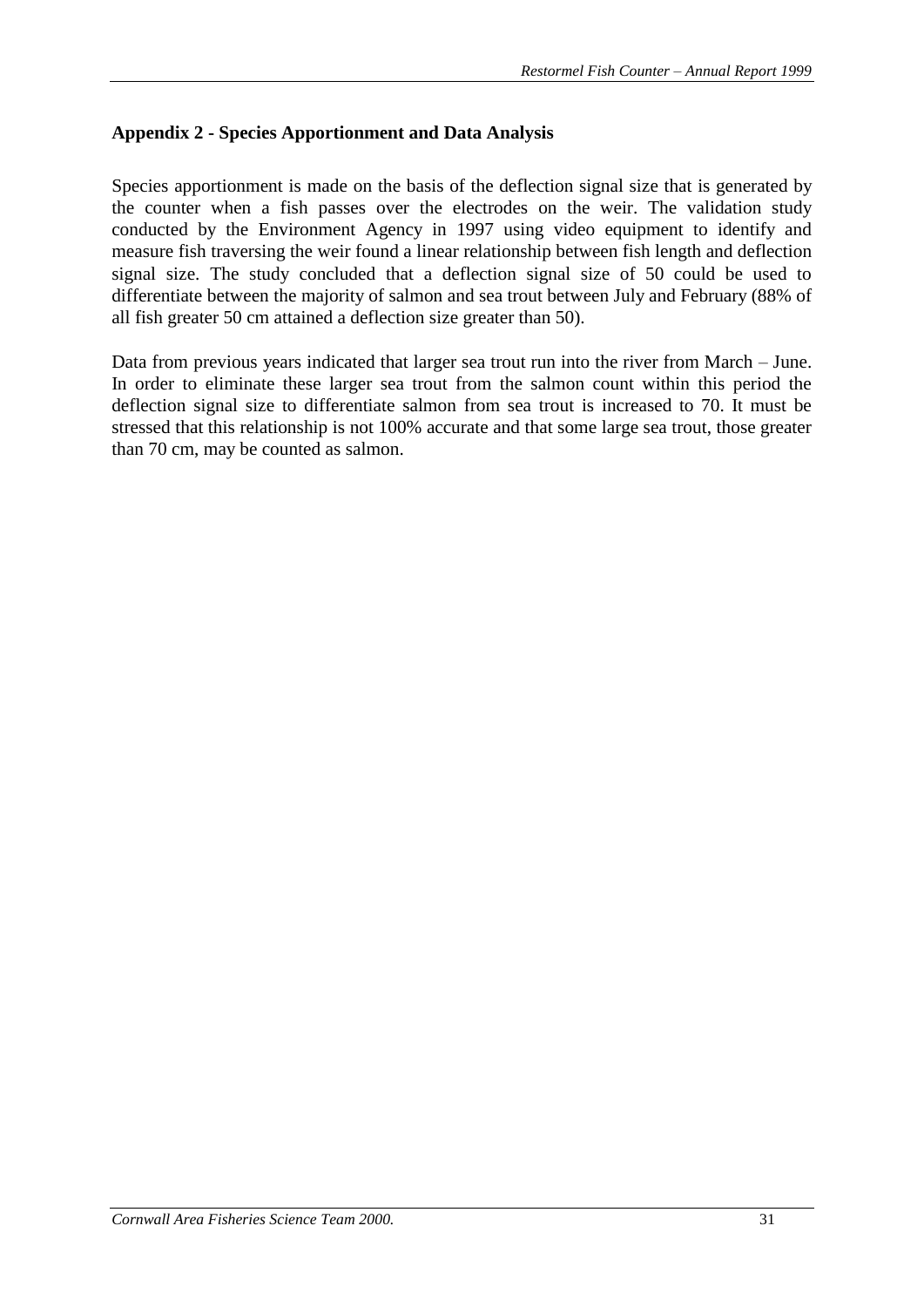#### **Appendix 3 - Video Validation – sample size**

The following method is used as a guide to assess how many fish are per sample group are required for an estimate of the counter detection efficiency at different levels of precision and confidence. A sample group could be defined as either upstream migrating salmonids or even a single species. The same criteria can be applied for different species, size classes or environmental conditions. The level of confidence for the purposes of counter validation should be between 90 - 95%.

For example, if we were only interested in assessing the detection efficiency of the counter for:

- Upstream migrating salmonids
- At a confidence level of 95%
- At a precision level of 5%

If we also assume a counter efficiency of 50%, then reading the information from Table A, we can see that we would need to have seen and recorded 384 upstream salmonids on the videotapes over the year. This means that a sample size of 384 fish is required to ensure with 95% confidence that the estimated efficiency will be within  $\pm$ 5% of the true estimate -Environment Agency R&D Technical Report (1997).

#### **Table A – Sample size required at various levels of confidence and precision, assuming a 50% counter efficiency.**

| sion<br>٠.<br>≏ | <b>Confidence</b> | 90%                      | 95%        | 99%   |
|-----------------|-------------------|--------------------------|------------|-------|
|                 | 0.01              | 6765                     | 9604       | 16590 |
|                 | 0.05              | 271                      | <b>384</b> | 664   |
|                 | U. I              |                          | 96         | 166   |
|                 | $\rm 0.2$         | $\overline{\phantom{0}}$ | 24         |       |

*Table extract taken from Environment Agency R&D Technical Report (1997).*

To reach the given sample size, two one-hour periods per 24-hour period are randomly selected. The periods are reviewed and the number of upstream migrating salmonids within each one-hour period recorded. If the required sample size is not reached then additional onehour periods can be reviewed until the required sample size is reached. In practice all the video for the year is first reviewed using the above technique. If at the end of the tape review the sample size for the whole year is below the required sample size or level of confidence/precision then the tapes are reviewed again. This time only one hour per day would be randomly selected until the required sample size is reached. Alternatively a lower **1.**  $\frac{6.01}{0.05}$  **1.**  $\frac{6765}{0.2}$  **1.**  $\frac{384}{0.1}$  **1.**  $\frac{67}{0.2}$  **1.**  $\frac{7}{17}$  **1.**  $\frac{24}{24}$  **1.**  $\frac{7}{24}$  **1.**  $\frac{7}{24}$  **1.**  $\frac{7}{24}$  **1.**  $\frac{7}{24}$  **1.**  $\frac{7}{24}$  **1.**  $\frac{7}{24}$  **1.**  $\frac{7}{24}$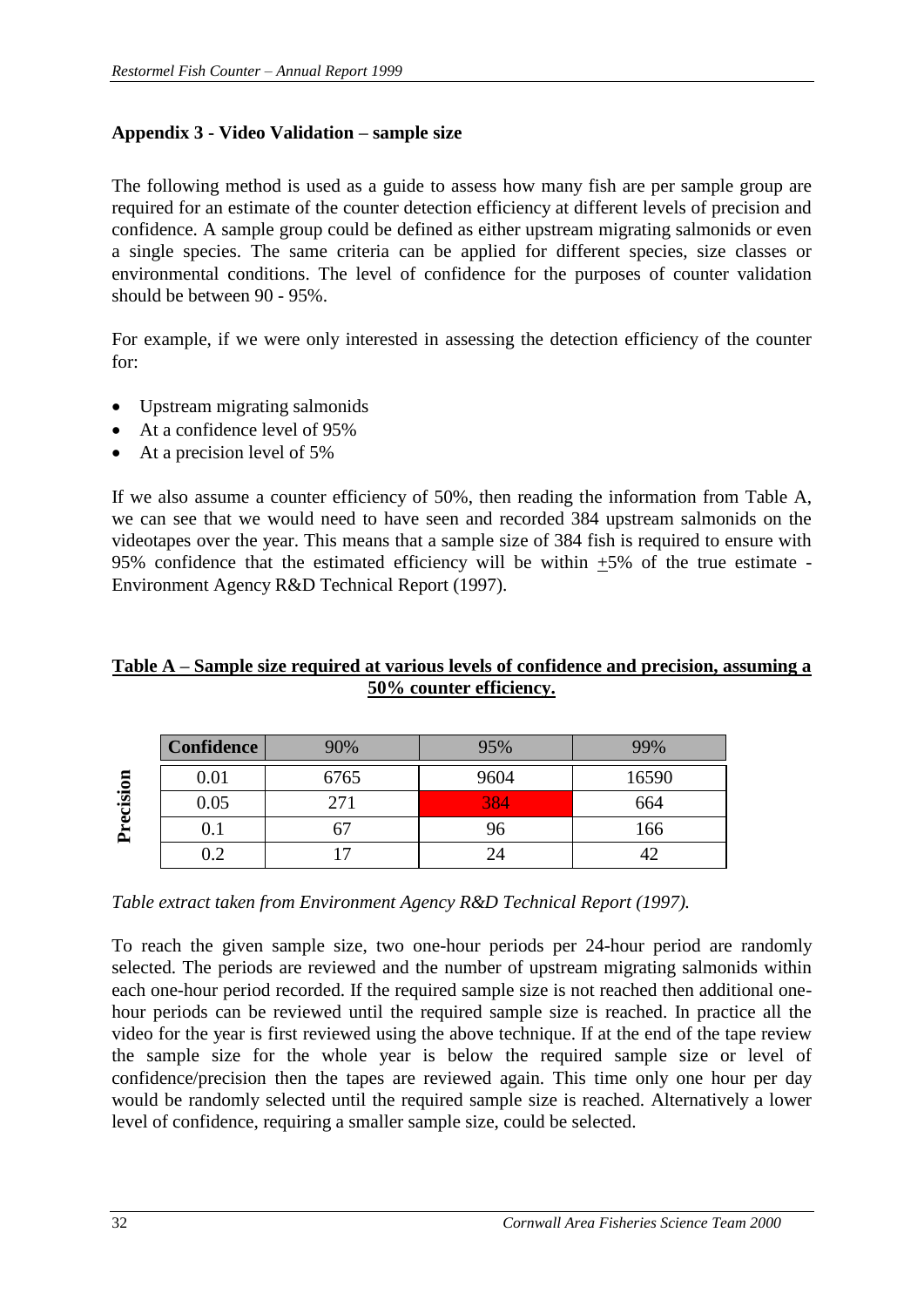|                   | Jan            | Feb            | Mar            | Apr            | May            | Jun | Jul            | Aug | Sep            | Oct            | Nov            | Dec            |
|-------------------|----------------|----------------|----------------|----------------|----------------|-----|----------------|-----|----------------|----------------|----------------|----------------|
| <b>Deflection</b> |                |                |                |                |                |     |                |     |                |                |                |                |
| 20                | 0              | $\mathbf 0$    | $\mathbf 0$    | $\mathbf 0$    | $\overline{0}$ | 54  | 161            | 34  | 3              | 4              | $\overline{2}$ | $\overline{2}$ |
| 25                | 0              | $\Omega$       | $\mathbf 0$    | 3              | 7              | 270 | 914            | 165 | 13             | 9              | 13             | 0              |
| 30                | $\overline{0}$ | $\mathbf 0$    | 1              | 12             | 16             | 325 | 537            | 116 | 24             | 19             | 36             | 6              |
| 35                | 4              | 3              | 10             | 9              | 43             | 504 | 228            | 61  | 21             | 44             | 102            | 37             |
| 40                | 0              | $\overline{2}$ | 8              | 32             | 60             | 457 | 98             | 17  | 7              | 22             | 58             | 25             |
| 45                | 5              | $\overline{2}$ | 15             | 31             | 84             | 339 | 83             | 9   | 5              | 18             | 33             | 21             |
| 50                | 9              | 3              | 10             | 43             | 84             | 268 | 42             | 8   | 5              | $\overline{7}$ | 18             | 21             |
| 55                | 6              | 1              | 8              | 21             | 92             | 175 | 30             | 6   | 4              | 12             | 21             | 20             |
| 60                | 9              | $\Omega$       | 16             | 20             | 61             | 114 | 19             | 9   | 0              | 3              | 22             | 20             |
| 65                | $\overline{2}$ | $\overline{2}$ | 11             | 19             | 60             | 98  | 12             | 4   | 4              | 7              | 18             | 12             |
| 70                | 4              | 0              | 9              | 21             | 57             | 53  | 6              | 1   | 4              | 7              | 13             | 14             |
| 75                | 3              | 3              | 14             | 21             | 38             | 37  | 10             | 1   | 3              | 8              | 20             | 11             |
| 80                | 0              | 1              | 9              | 9              | 39             | 27  | 8              | 5   | 3              | 4              | 12             | 8              |
| 85                | 5              | 1              | 13             | 15             | 34             | 16  | 6              | 4   | 3              | 3              | 6              | 6              |
| 90                | 1              | 4              | 3              | 14             | 36             | 25  | $\overline{3}$ | 3   | $\overline{2}$ | 5              | 11             | $\overline{7}$ |
| 95                | 1              | $\overline{2}$ | $\overline{2}$ | 4              | 19             | 10  | 5              | 7   | 1              | 3              | 14             | 5              |
| 100               | $\overline{2}$ | $\overline{2}$ | 4              | 7              | 20             | 9   | 5              | 6   | 1              | $\overline{2}$ | 9              | $\overline{2}$ |
| 105               | 0              | $\overline{2}$ | 5              | $\overline{2}$ | 12             | 5   | 4              | 5   | 3              | 3              | $\overline{2}$ | 3              |
| 110               | 1              | $\overline{2}$ | 4              | 6              | 23             | 6   | 8              | 1   | 1              | 5              | 10             | $\overline{5}$ |
| 115               | $\overline{2}$ | $\overline{0}$ | 1              | $\overline{2}$ | 11             | 0   | 1              | 11  | 0              | $\overline{2}$ | 9              | $\overline{5}$ |
| 120               | $\overline{2}$ | 3              | 1              | $\Omega$       | 6              | 0   | $\overline{2}$ | 6   | 1              | 1              | 3              | 1              |
| 125               | 1              | 3              | 0              | 1              | 1              | 2   | 5              | 5   | $\overline{2}$ | 2              | 3              | 0              |
| 130               | 3              | 0              | 3              | 1              | 7              | 1   | 4              | 4   | $\overline{2}$ | 3              | 8              | 6              |

#### **Appendix 4 – Table B: Fish Deflection Values for Upstream Migrating Salmonids Recorded at Restormel Weir in 1999.**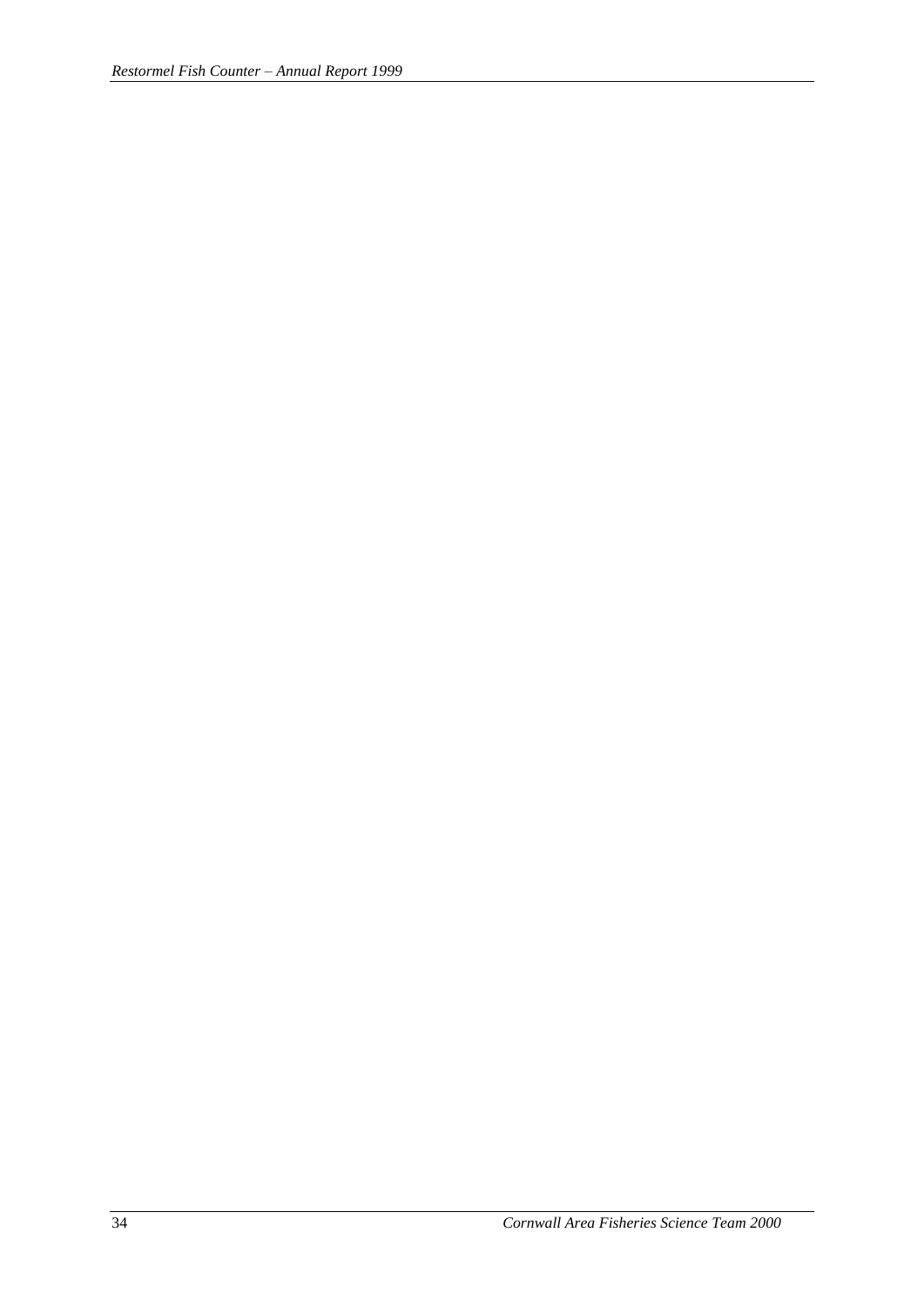**Appendix 5 - Daily Movements of Salmon and Sea Trout Recorded at Restormel Fish Counter in 1999.**